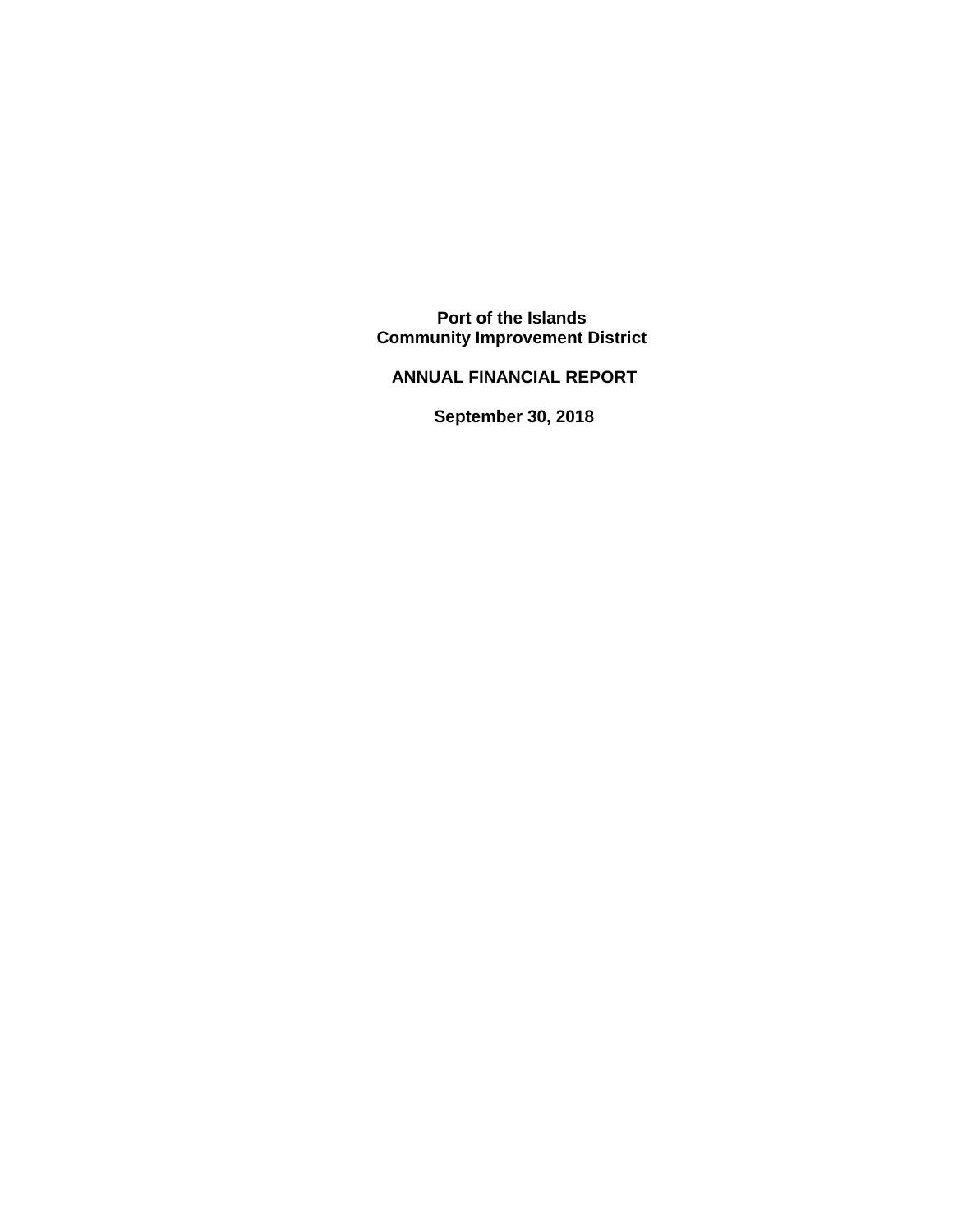# **Port of the Islands Community Improvement District**

# **ANNUAL FINANCIAL REPORT**

# **September 30, 2018**

# **TABLE OF CONTENTS**

| <b>FINANCIAL SECTION</b><br>REPORT OF INDEPENDENT AUDITORS<br><b>MANAGEMENT'S DISCUSSION AND ANALYSIS</b><br><b>BASIC FINANCIAL STATEMENTS</b><br>Government-wide Financial Statements<br><b>Statement of Net Position</b><br><b>Statement of Activities</b><br><b>Fund Financial Statements</b><br>Balance Sheet - General Fund | Number  |
|----------------------------------------------------------------------------------------------------------------------------------------------------------------------------------------------------------------------------------------------------------------------------------------------------------------------------------|---------|
|                                                                                                                                                                                                                                                                                                                                  |         |
|                                                                                                                                                                                                                                                                                                                                  | $1 - 2$ |
|                                                                                                                                                                                                                                                                                                                                  | $3-8$   |
|                                                                                                                                                                                                                                                                                                                                  |         |
|                                                                                                                                                                                                                                                                                                                                  | 9       |
|                                                                                                                                                                                                                                                                                                                                  | 10      |
|                                                                                                                                                                                                                                                                                                                                  |         |
|                                                                                                                                                                                                                                                                                                                                  | 11      |
| <b>Reconciliation of Total General Fund Balances</b>                                                                                                                                                                                                                                                                             |         |
| to Net Position of Governmental Activities                                                                                                                                                                                                                                                                                       | 12      |
| Statement of Revenues, Expenditures and Changes in                                                                                                                                                                                                                                                                               |         |
| Fund Balances - General Fund                                                                                                                                                                                                                                                                                                     | 13      |
| Reconciliation of the Statement of Revenues, Expenditures and                                                                                                                                                                                                                                                                    |         |
| Changes in Fund Balances of General Fund to the                                                                                                                                                                                                                                                                                  |         |
| <b>Statement of Activities</b>                                                                                                                                                                                                                                                                                                   | 14      |
| Statement of Revenues, Expenditures and Changes in Fund                                                                                                                                                                                                                                                                          |         |
| Balances - Budget and Actual - General Fund                                                                                                                                                                                                                                                                                      | 15      |
| Statement of Net Position - Water & Sewer Fund                                                                                                                                                                                                                                                                                   | 16      |
| Statement of Revenues, Expenses and Changes in Fund                                                                                                                                                                                                                                                                              |         |
| Net Position - Water & Sewer Fund                                                                                                                                                                                                                                                                                                | 17      |
| Statement of Cash Flows - Water & Sewer Fund                                                                                                                                                                                                                                                                                     | 18      |
|                                                                                                                                                                                                                                                                                                                                  |         |
| <b>Notes to Financial Statements</b>                                                                                                                                                                                                                                                                                             | 19-31   |
| INDEPENDENT AUDITOR'S REPORT ON INTERNAL CONTROL OVER<br>FINANCIAL REPORTING AND ON COMPLIANCE AND OTHER MATTERS<br>BASED ON AN AUDIT OF FINANCIAL STATEMENTS PERFORMED IN                                                                                                                                                       |         |
| ACCORDANCE WITH GOVERNMENT AUDITING STANDARDS                                                                                                                                                                                                                                                                                    | 32-33   |
| <b>MANAGEMENT LETTER</b>                                                                                                                                                                                                                                                                                                         | 34-35   |
| INDEPENDENT ACCOUNTANT'S REPORT/COMPLIANCE WITH<br><b>SECTION 218.415, FLORIDA STATUTES</b>                                                                                                                                                                                                                                      | 36      |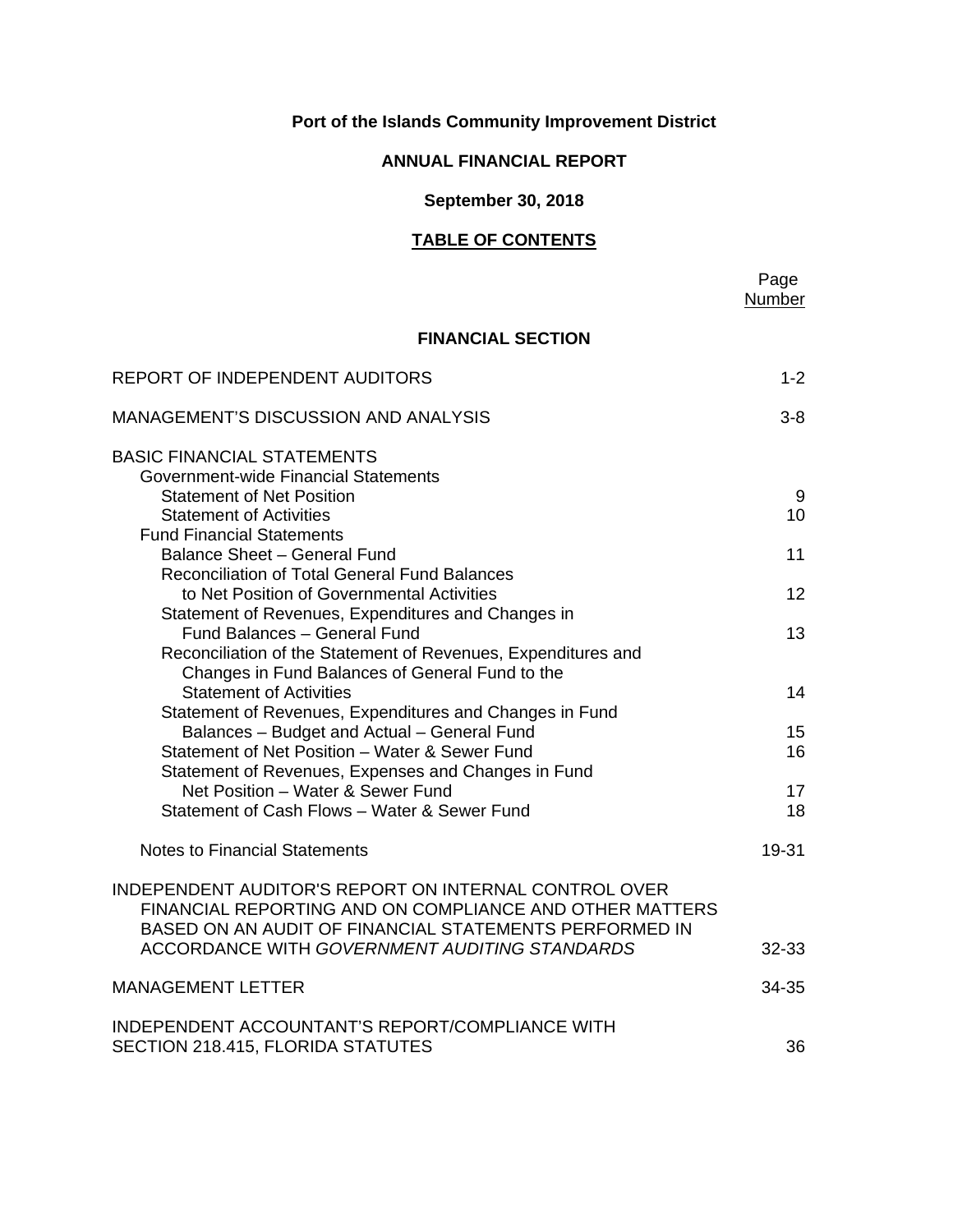

Certified Public Accountants PL

600 Citrus Avenue Suite 200 Fort Pierce, Florida 34950

772/461-6120 // 461-1155 FAX: 772/468-9278

#### **REPORT OF INDEPENDENT AUDITORS**

To the Board of Supervisors Port of the Islands Community Improvement District Collier County, Florida

#### **Report on the Financial Statements**

We have audited the accompanying financial statements of Port of the Islands Community Improvement District as of and for the year ended September 30, 2018, and the related notes to financial statements, which collectively comprise the District's basic financial statements as listed in the table of contents.

#### **Management's Responsibility for the Financial Statements**

Management is responsible for the preparation and fair presentation of these financial statements in accordance with accounting principles generally accepted in the United States of America; this includes the design, implementation, and maintenance of internal control relevant to the preparation and fair presentation of financial statements that are free from material misstatement, whether due to fraud or error.

#### **Auditor's Responsibility**

Our responsibility is to express an opinion on these financial statements based on our audit. We conducted our audit in accordance with auditing standards generally accepted in the United States of America and the standards applicable to financial audits contained in *Government Accounting Standards*, issued by the Comptroller General of the United States. Those standards require that we plan and perform the audit to obtain reasonable assurance about whether the financial statements are free from material misstatement.

An audit involves performing procedures to obtain audit evidence about the amounts and disclosures in the financial statements. The procedures selected depend on the auditor's judgment, including the assessment of the risks of material misstatement of the financial statements, whether due to fraud or error. In making those risk assessments, the auditor considers internal control relevant to the entity's preparation and fair presentation of the financial statements in order to design audit procedures that are appropriate in the circumstances, but not for the purpose of expressing an opinion on the effectiveness of the entity's internal control. Accordingly, we express no such opinion. An audit also includes evaluating the appropriateness of accounting policies used and the reasonableness of significant accounting estimates made by management, as well as evaluating the overall presentation of the financial statements.

We believe that the audit evidence we have obtained is sufficient and appropriate to provide a basis for our audit opinion.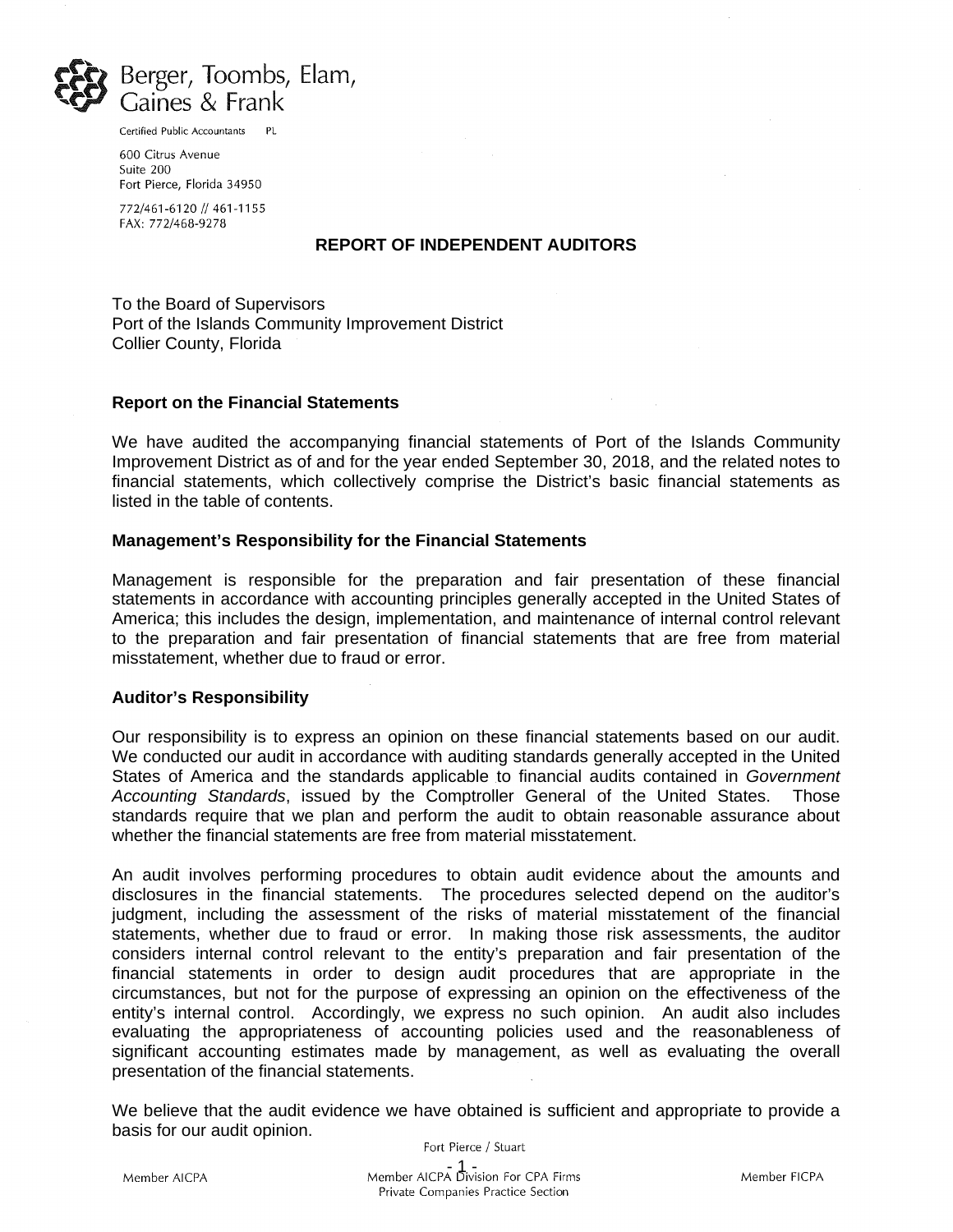

To the Board of Supervisors Port of the Islands Community Improvement District

#### **Opinion**

In our opinion, the financial statements referred to above present fairly, in all material respects, the respective financial position of the governmental activities, business-type activities and the General and Enterprise Funds of Port of the Islands Community Improvement District, as of September 30, 2018, and the respective changes in financial position and cash flows and the budgetary comparison for the General Fund for the year then ended in conformity with accounting principles generally accepted in the United States of America.

#### **Other Matters**

#### *Required Supplementary Information*

Accounting principles generally accepted in the United States of America require that the Management Discussion and Analysis on pages 3-8 be presented to supplement the basic financial statements. Such information, although not a part of the basic financial statements, is required by the Governmental Accounting Standards Board who considers it to be an essential part of financial reporting for placing the basic financial statements in an appropriate operational, economic, or historical context. We have applied certain limited procedures to the required supplementary information in accordance with auditing standards generally accepted in the United States of America, which consisted of inquiries of management about the methods of preparing the information and comparing the information for consistency with management's responses to our inquiries, the basic financial statements, and other knowledge we obtained during our audit of the basic financial statements. We do not express an opinion or provide any assurance on the information because the limited procedures do not provide us with sufficient evidence to express an opinion or provide any assurance.

#### **Other Reporting Required by Government Auditing Standards**

In accordance with *Government Auditing Standards*, we have also issued a report dated June 29, 2019 on our consideration of the District's internal control over financial reporting and on our tests of its compliance with certain provisions of laws, regulations and contracts. The purpose of that report is to describe the scope of our testing of internal control over financial reporting and compliance and the results of that testing, and not to provide an opinion on internal control over financial reporting or on compliance. That report is an integral part of an audit performed in accordance with *Government Auditing Standards* in considering Port of the Islands Community Improvement District's internal control over financial reporting and compliance.

Birgin Jamba Elam

Berger, Toombs, Elam, Gaines & Frank Certified Public Accountants PL Fort Pierce, Florida

June 29, 2019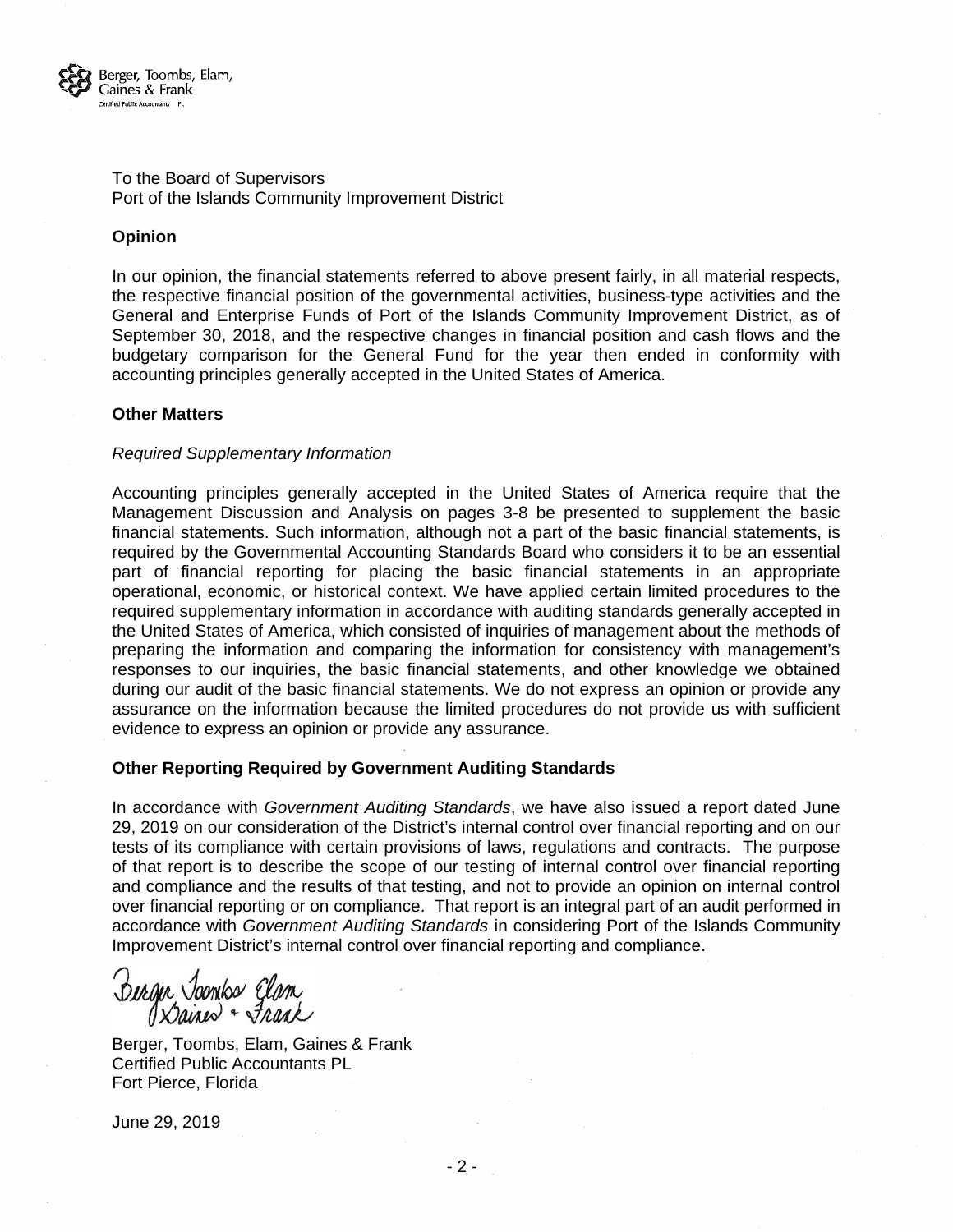Management's discussion and analysis of Port of the Islands Community Improvement District (the "District") financial performance provides an objective and easily readable analysis of the District's financial activities. The analysis provides summary financial information for the District and should be read in conjunction with the District's financial statements.

# **OVERVIEW OF THE FINANCIAL STATEMENTS**

The District's basic financial statements comprise three components; 1) *Government-wide financial statements,* 2) *Fund financial statements,* and 3) *Notes to financial statements.* The *Government-wide financial statements* present an overall picture of the District's financial position and results of operations. The *Fund financial statements* present financial information for the District's major funds. The *Notes to financial statements* provide additional information concerning the District's finances.

The Government-wide financial statements are the **statement of net position** and the **statement of activities**. These statements use accounting methods similar to those used by private-sector companies. Emphasis is placed on the net position of governmental activities and business-type activities and the change in net position. Governmental activities are primarily supported by special assessments. Business-type activities are supported by charges to the users of those activities, such as water and sewer service charges.

The **statement of net position** presents information on all assets and liabilities of the District, with the difference between assets and liabilities reported as net position. Net position are reported in three categories; 1) net investment in capital assets, 2) restricted and 3) unrestricted. Assets, liabilities, and net position are reported for all Governmental activities separate from the assets, liabilities, and net position of business-type activities.

The **statement of activities** presents information on all revenues and expenses of the District and the change in net position. Expenses are reported by major function and program revenues relating to those functions are reported, providing the net cost of all functions provided by the District. To assist in understanding the District's operations, expenses have been reported as governmental activities or business-type activities. Governmental activities financed by the District include physical environment and general and government. Business-type activities financed by user charges include water and sewer services.

*Fund financial statements* present financial information for the governmental fund and enterprise fund. These statements provide financial information for the major funds of the District. Governmental fund financial statements provide information on the current assets and liabilities of the funds, changes in current financial resources (revenues and expenditures), and current available resources. The enterprise funds financial statements provide information on all assets and liabilities of the funds, changes in the economic resources (revenues and expenses), and total economic resources.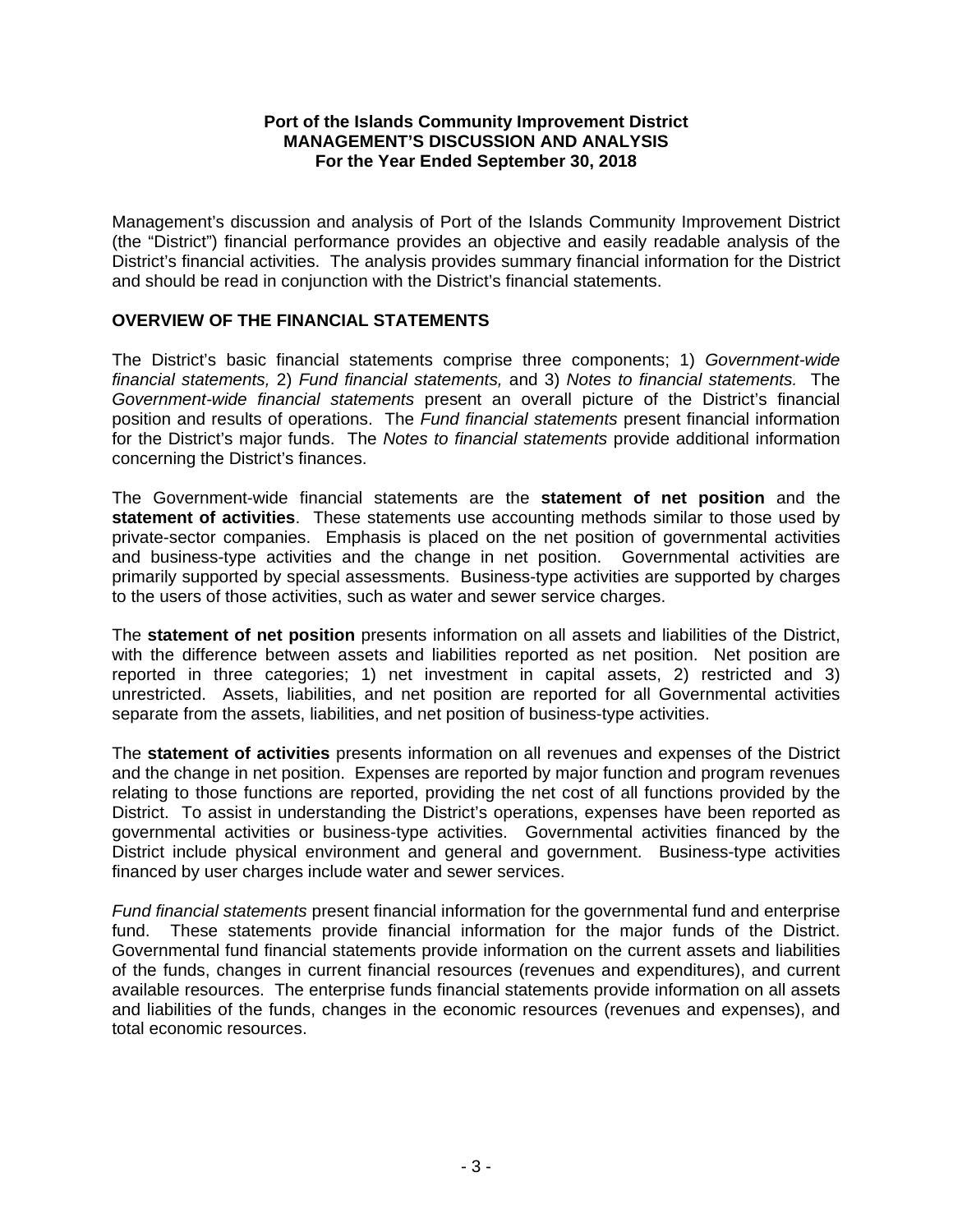# **OVERVIEW OF THE FINANCIAL STATEMENTS (CONTINUED)**

*Fund financial statements* include a **balance sheet** and a **statement of revenues, expenditures and changes in fund balances** for all governmental funds. A **statement of revenues, expenditures, and changes in fund balances – budget and actual**, is provided for the District's General Fund. For the water and sewer fund, a **statement of net position**, a **statement of revenues, expenses, and changes in fund net position**; and a **statement of cash flows** are presented. *Fund financial statements* provide more detailed information about the District's activities. Individual funds are established by the District to track revenues that are restricted to certain uses or to comply with legal requirements.

The *government-wide financial statements* and the *fund financial statements* provide different pictures of the District. The government-wide financial statements provide an overall picture of the District's financial standing, split between Governmental Activities and Business-type Activities. These statements are comparable to private-sector companies and give a good understanding of the District's overall financial health and how the District paid for the various activities, or functions, provided by the District. All assets of the District, including buildings, land, and roads are reported in the **statement of net position**. All liabilities, including principal outstanding on bond, are included. The **statement of activities** includes depreciation on all long lived assets of the District, but transactions between the different functions of the District have been eliminated in order to avoid "doubling up" the revenues and expenses. The *fund financial statements* provide a picture of the major funds of the District. In the case of governmental activities, outlays for long lived assets are reported as expenditures and long term liabilities, such as general obligation bonds, are not included in the fund financial statements. To provide a link from the *fund financial statements* to the *government-wide financial statements*, a reconciliation is provided from the *fund financial statements* to the *governmentwide financial statements.* 

*Notes to financial statements* provide additional detail concerning the financial activities and financial balances of the District. Additional information about the accounting practices of the District and investments of the District are some of the items included in the *notes to the financial statements.* 

## **Financial Highlights**

The following are the highlights of financial activity for the year ended September 30, 2018.

- The District's total assets exceeded total liabilities by \$10,433,170. Unrestricted net position for Governmental Activities was \$762,539 and for Business-type activities was \$(511,509). Net investment in capital assets for Governmental Activities were \$1,799,521 and for Business-type activities were \$8,382,619.
- Governmental activities revenues totaled \$1,342,600 while governmental activities expenses totaled \$368,561. Business-type revenues totaled \$1,449,951 while businesstype expenses totaled \$1,360,286.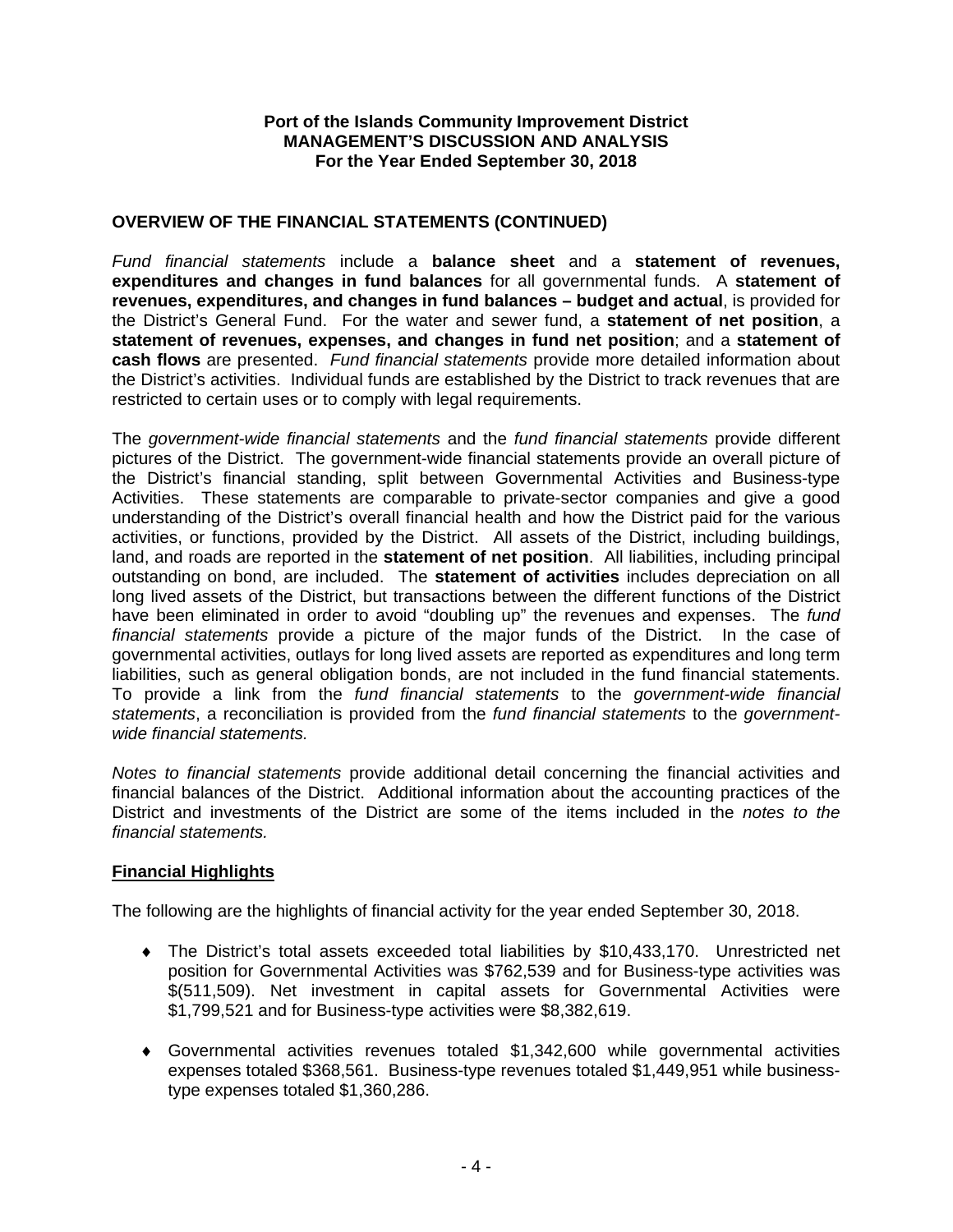# **OVERVIEW OF THE FINANCIAL STATEMENTS (CONTINUED)**

### **Financial Analysis of the District**

The following schedule provides a summary of the assets, liabilities and net position of the District. It is not intended to be a complete presentation of government-wide financial activity.

|                                          | <b>Governmental Activities</b> |                      | Total                  |                         |                          |                          |
|------------------------------------------|--------------------------------|----------------------|------------------------|-------------------------|--------------------------|--------------------------|
|                                          | 2018                           | 2017                 | 2018                   | 2017                    | 2018                     | 2017                     |
| Current assets<br>Capital assets, net    | \$<br>773,349                  | \$<br>790,207        | \$<br>(441, 474)       | \$<br>(513, 127)        | \$<br>331,875            | \$<br>277,080            |
| <b>Total Assets</b>                      | 1,799,521<br>2,572,870         | 797,814<br>1,588,021 | 9,818,119<br>9,376,645 | 10,258,341<br>9,745,214 | 11,617,640<br>11,949,515 | 11,056,155<br>11,333,235 |
| Deferred Outflow of<br><b>Resources</b>  |                                |                      | 36,370                 | 60,593                  | 36,370                   | 60,593                   |
|                                          |                                |                      |                        |                         |                          |                          |
| <b>Current liabilities</b>               | 10,810                         |                      | 584,905                | 588,862                 | 595,715                  | 588,862                  |
| Non-current liabilities                  |                                |                      | 957,000                | 1,435,500               | 957,000                  | 1,435,500                |
| <b>Total Liabilities</b>                 | 10,810                         |                      | 1,541,905              | 2,024,362               | 1,552,715                | 2,024,362                |
| <b>Net Position</b><br>Net investment in |                                |                      |                        |                         |                          |                          |
| capital assets                           | 1,799,521                      | 797,814              | 8,382,619              | 8,344,341               | 10,182,140               | 9,142,155                |
| Unrestricted                             | 762,539                        | 790,207              | (511,509)              | (562, 896)              | 251,030                  | 227,311                  |
| <b>Total Net Position</b>                | \$2,562,060                    | \$1,588,021          | \$7,871,110            | \$7,781,445             | \$10,433,170             | \$9,369,466              |

## **Net Position**

The increase in capital assets for governmental activities is primarily due land acquired through foreclosure in the current year.

The decrease in capital assets for business-type activities is primarily due to depreciation in the current year.

The decrease in non-current liabilities for business-type activities is primarily due to principal payments on bonds in the current year.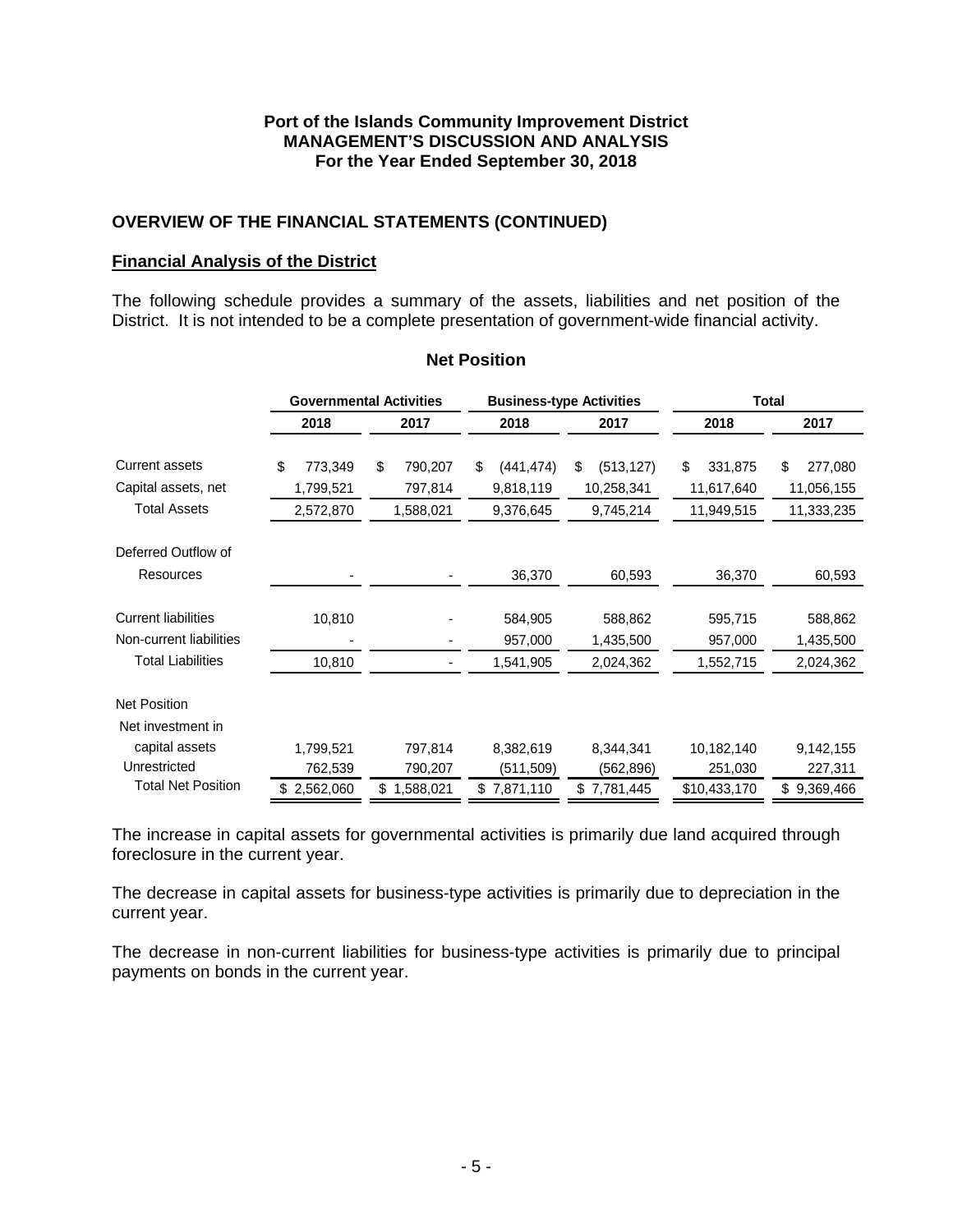# **OVERVIEW OF THE FINANCIAL STATEMENTS (CONTINUED)**

### **Financial Analysis of the District (Continued)**

The following schedule provides a summary of the changes in net position of the District and is presented at the government-wide level for comparison purposes. It is not intended to be a complete presentation of District-wide financial activity.

|                               |               | <b>Governmental Activities</b> | <b>Business-type Activities</b> |             |             | Total       |
|-------------------------------|---------------|--------------------------------|---------------------------------|-------------|-------------|-------------|
|                               | 2018          | 2017                           | 2018                            | 2017        | 2018<br>#   | 2017        |
| <b>Program Revenues</b>       |               |                                |                                 |             |             |             |
| Charges for services          | \$<br>313,065 | \$<br>391,318                  | \$1,435,056                     | \$1,625,873 | \$1,748,121 | \$2,017,191 |
| <b>General Revenues</b>       |               |                                |                                 |             |             |             |
| Investment earnings           | 6,086         | 42,793                         | 189                             | 107,601     | 6,275       | 150,394     |
| Miscellaneous                 | 1,023,449     | 10,990                         | 14,706                          | 5,076       | 1,038,155   | 16,066      |
| <b>Total Revenues</b>         | 1,342,600     | 445,101                        | 1,449,951                       | 1,738,550   | 2,792,551   | 2,183,651   |
| Expenses                      |               |                                |                                 |             |             |             |
| General government            | 122,563       | 172,418                        |                                 |             | 122,563     | 172,418     |
| Physical environment          | 245,998       | 220,092                        |                                 |             | 245,998     | 220,092     |
| Water and sewer               |               |                                | 1,360,286                       | 1,294,006   | 1,360,286   | 1,294,006   |
| <b>Total Expenses</b>         | 368,561       | 392,510                        | 1,360,286                       | 1,294,006   | 1,728,847   | 1,686,516   |
| Change in Net Position        | 974,039       | 52,591                         | 89,665                          | 444,544     | 1,063,704   | 497,135     |
| Net Position -                |               |                                |                                 |             |             |             |
| Beginning of Year             | 1,588,021     | 1,535,430                      | 7,781,445                       | 7,336,901   | 8,872,331   | 8,872,331   |
| Net Position -<br>End of Year | \$2,562,060   | \$1,588,021                    | \$7,871,110                     | \$7,781,445 | \$9,936,035 | \$9,369,466 |

#### **Financial Activity**

The decrease in charges for services and investment income in governmental activities and business-type activities is the result of the collection of back taxes and the interest associated with the collections in the prior year.

The increase in miscellaneous revenues in governmental activities is related to the land acquired through foreclosure in the current year.

The decrease in general government expenses for governmental activities in the current year is primarily related to real estate taxes on land purchased in the prior year.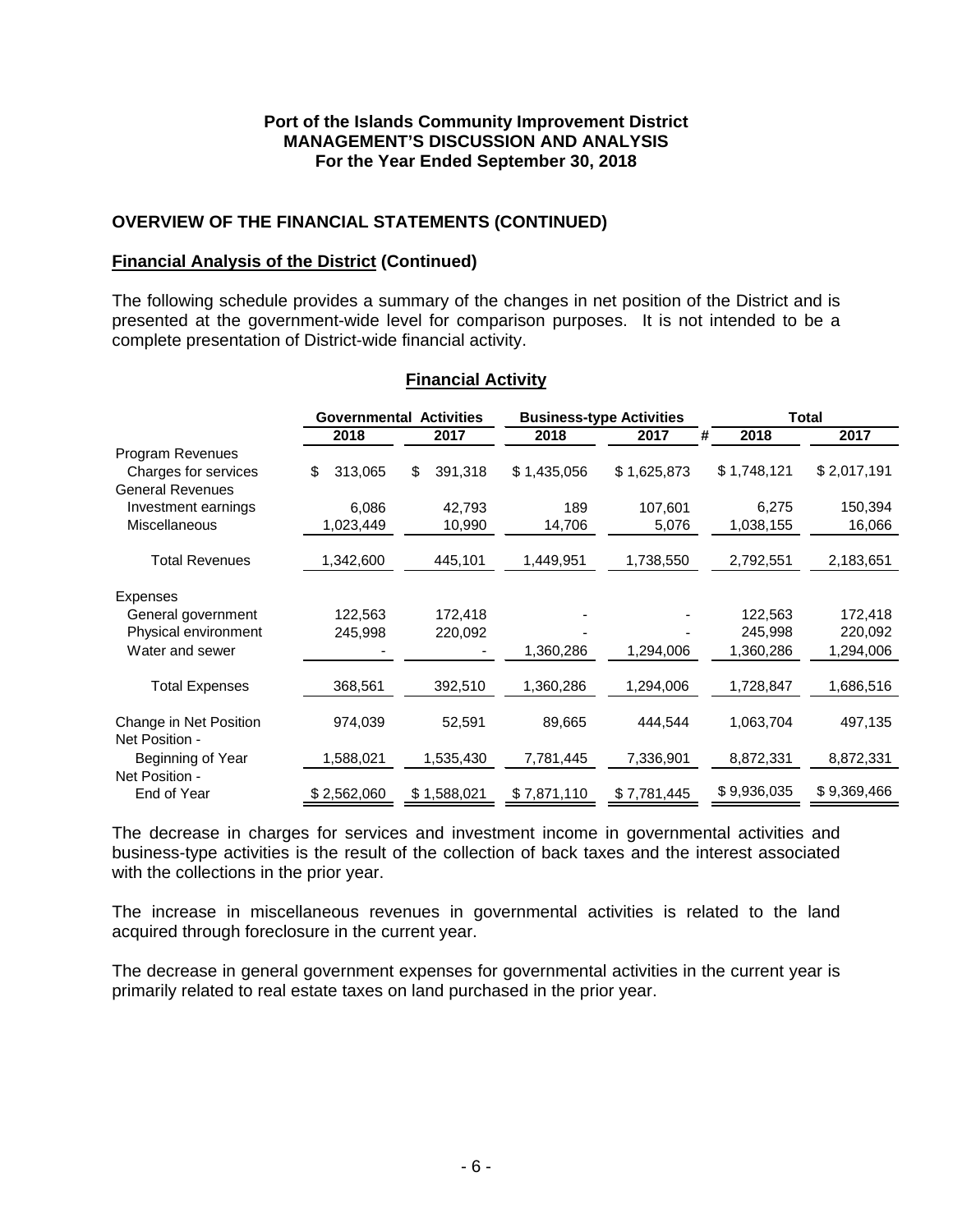# **OVERVIEW OF THE FINANCIAL STATEMENTS (CONTINUED)**

### **Capital Assets Activity**

The following schedule provides a summary of the District's capital assets at September 30, 2018.

| <b>Description</b>                |    | <b>Governmental</b><br><b>Activities</b> | <b>Business-Type</b><br><b>Activities</b> | Total           |  |  |
|-----------------------------------|----|------------------------------------------|-------------------------------------------|-----------------|--|--|
| Land and improvements             | \$ | 1,365,636                                | \$<br>599,675                             | \$<br>1,965,311 |  |  |
| Improvements other than buildings |    | 110,121                                  | 15,474,044                                | 15,584,165      |  |  |
| Infrastructure                    |    | 1,319,737                                |                                           | 1,319,737       |  |  |
| Equipment                         |    | 27,355                                   | 287,662                                   | 315,017         |  |  |
| Less: accumulated depreciation    |    | (1,023,328)                              | (6, 543, 262)                             | (7, 566, 590)   |  |  |
| <b>Total Capital Assets (Net)</b> |    | 1,799,521                                | \$<br>9,818,119                           | 11,617,640      |  |  |

During the year, additions to governmental activities was \$1,042,195 and depreciation was \$40,488. Current year additions to business-type activities was \$51,209, and depreciation was \$475,732 for business-type activities.

#### **General Fund Budgetary Highlights**

Actual governmental expenditures were less than the budgeted amounts primarily because landscape maintenance expenditures were less than anticipated.

The September 30, 2018 budget was amended for increased irrigation repairs and maintenance.

#### **Debt Management**

Business-type Activities debt includes the following:

• In October 2010, the District issued \$5,500,000 Special Assessment Revenue, Series 2010 bonds. These bonds were issued to finance the construction of financing a potable water treatment plant within the District. The balance outstanding at September 30, 2018 was \$1,435,500.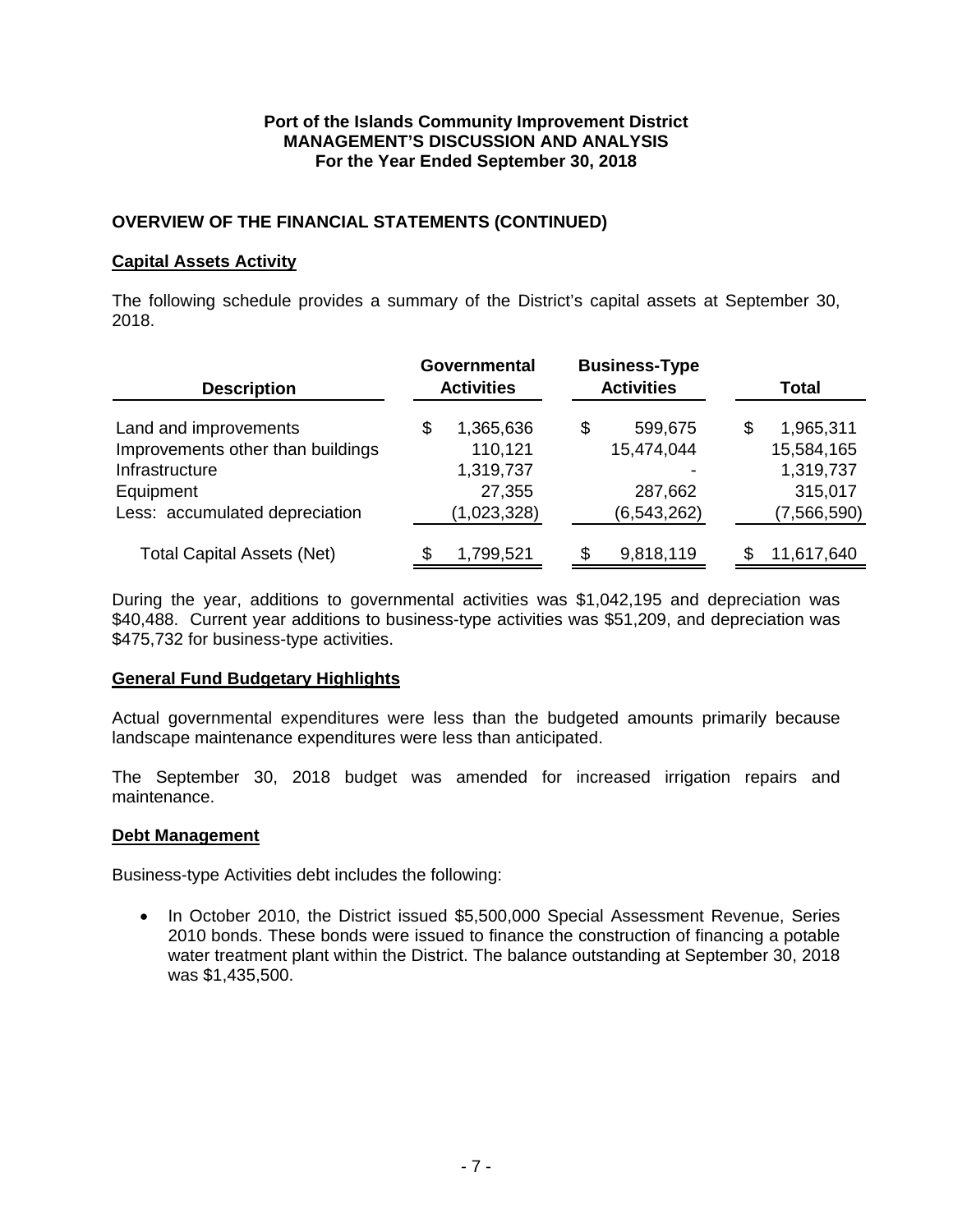# **OVERVIEW OF THE FINANCIAL STATEMENTS (CONTINUED)**

### **Economic Factors and Next Year's Budget**

Port of the Islands Community Improvement District does not expect any economic factors to have any significant effect on the financial position or results of operations of the District in fiscal year 2019.

## **Request for Information**

The financial report is designed to provide a general overview of Port of the Islands Community Improvement District's finances for all those with an interest. Questions concerning any of the information provided in this report or requests for additional information should be addressed to the District Manager, Premier District Management, 3820 Colonial Blvd, Suite 101, Fort Myers, Florida 33966.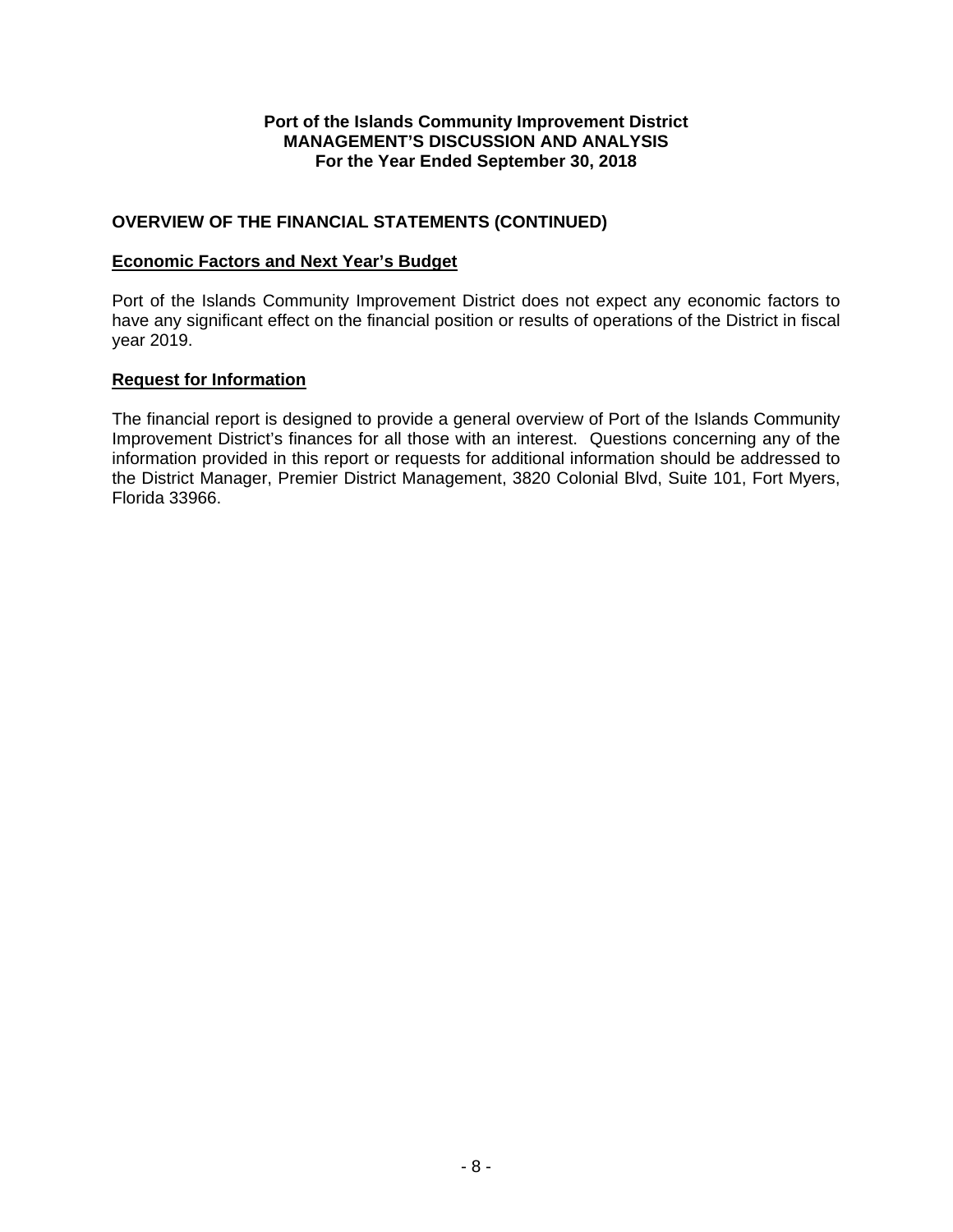## **Port of the Islands Community Improvement District STATEMENT OF NET POSITION September 30, 2018**

|                                       | <b>Governmental</b><br><b>Activities</b> |             | <b>Business-Type</b><br><b>Activities</b> |    | <b>Total</b>  |
|---------------------------------------|------------------------------------------|-------------|-------------------------------------------|----|---------------|
| <b>ASSETS</b>                         |                                          |             |                                           |    |               |
| <b>Current Assets</b>                 |                                          |             |                                           |    |               |
| Cash and equivalents                  | \$                                       | 237,791     | \$<br>47,998                              | \$ | 285,789       |
| Cash restricted for customer deposits |                                          |             | 29,740                                    |    | 29,740        |
| Accounts receivable                   |                                          | 185         | 2,375                                     |    | 2,560         |
| Prepaid expenses                      |                                          | 13,786      |                                           |    | 13,786        |
| Internal balances                     |                                          | 521,587     | (521, 587)                                |    |               |
| <b>Total Current Assets</b>           |                                          | 773,349     | (441, 474)                                |    | 331,875       |
| <b>Non-current Assets</b>             |                                          |             |                                           |    |               |
| Capital assets, not being depreciated |                                          |             |                                           |    |               |
| Land and improvements                 |                                          | 1,365,636   | 599,675                                   |    | 1,965,311     |
| Capital assets, being depreciated     |                                          |             |                                           |    |               |
| Infrastructure                        |                                          | 1,319,737   |                                           |    | 1,319,737     |
| Improvements other than buildings     |                                          | 110,121     | 15,474,044                                |    | 15,584,165    |
| Equipment                             |                                          | 27,355      | 287,662                                   |    | 315,017       |
| Less: accumulated depreciation        |                                          | (1,023,328) | (6, 543, 262)                             |    | (7, 566, 590) |
| <b>Total Non-current Assets</b>       |                                          | 1,799,521   | 9,818,119                                 |    | 11,617,640    |
| <b>Total Assets</b>                   |                                          | 2,572,870   | 9,376,645                                 |    | 11,949,515    |
| DEFERRED OUTFLOW OF RESOURCES         |                                          |             |                                           |    |               |
| Deferred amount on refunding          |                                          |             | 36,370                                    |    | 36,370        |
| <b>LIABILITIES</b>                    |                                          |             |                                           |    |               |
| <b>Current Liabilities</b>            |                                          |             |                                           |    |               |
| Accounts payable and accrued expenses |                                          | 10,810      | 58,432                                    |    | 69,242        |
| Customer deposits payable from        |                                          |             |                                           |    |               |
| restricted assets                     |                                          |             | 29,740                                    |    | 29,740        |
| <b>Accrued interest</b>               |                                          |             | 18,233                                    |    | 18,233        |
| Bonds payable                         |                                          |             | 478,500                                   |    | 478,500       |
| <b>Total Current Liabilities</b>      |                                          | 10,810      | 584,905                                   |    | 595,715       |
| <b>Non-current Liabilities</b>        |                                          |             |                                           |    |               |
| Bonds payable                         |                                          |             | 957,000                                   |    | 957,000       |
| <b>Total Liabilities</b>              |                                          | 10,810      | 1,541,905                                 |    | 1,552,715     |
| <b>NET POSITION</b>                   |                                          |             |                                           |    |               |
| Net investment in capital assets      |                                          | 1,799,521   | 8,382,619                                 |    | 10,182,140    |
| Unrestricted                          |                                          | 762,539     | (511,509)                                 |    | 251,030       |
| <b>Total Net Position</b>             | \$                                       | 2,562,060   | \$<br>7,871,110                           | \$ | 10,433,170    |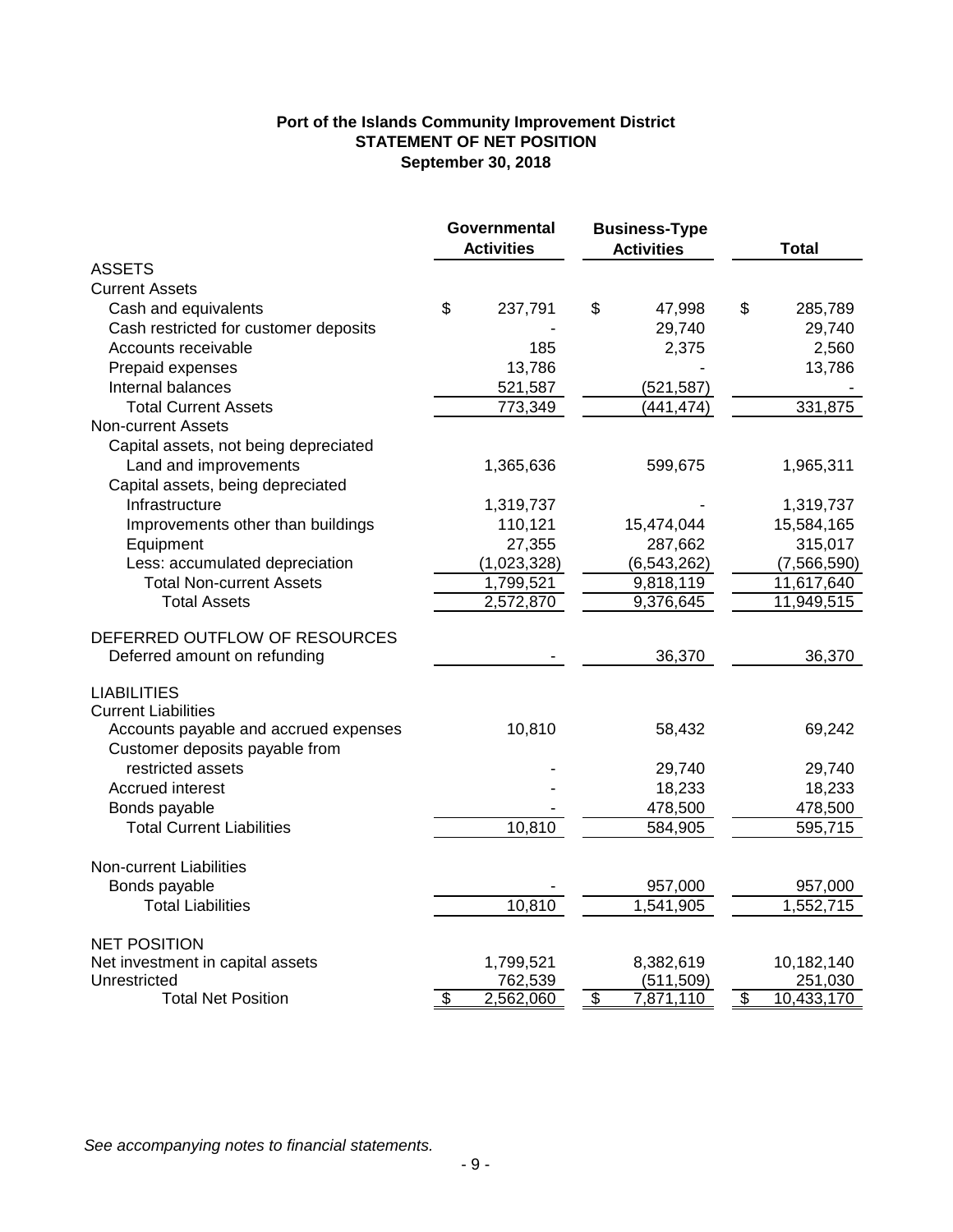# **Port of the Islands Community Improvement District STATEMENT OF ACTIVITIESFor the Year Ended September 30, 2018**

| <b>Functions/Programs</b>            |    |                                   | Program<br><b>Revenues</b> |                                       | Net (Expenses) Revenues and<br><b>Changes in Net Position</b> |                                   |    |                                           |    |              |  |
|--------------------------------------|----|-----------------------------------|----------------------------|---------------------------------------|---------------------------------------------------------------|-----------------------------------|----|-------------------------------------------|----|--------------|--|
|                                      |    | <b>Expenses</b>                   |                            | <b>Charges for</b><br><b>Services</b> |                                                               | Governmental<br><b>Activities</b> |    | <b>Business-type</b><br><b>Activities</b> |    | <b>Total</b> |  |
| <b>Primary government</b>            |    |                                   |                            |                                       |                                                               |                                   |    |                                           |    |              |  |
| <b>Governmental Activities</b>       |    |                                   |                            |                                       |                                                               |                                   |    |                                           |    |              |  |
| General government                   | \$ | (122, 563)                        | \$                         | 104,108                               | \$                                                            | (18, 455)                         | \$ |                                           | \$ | (18, 455)    |  |
| Physical environment                 |    | (245, 998)                        |                            | 208,957                               |                                                               | (37,041)                          |    |                                           |    | (37, 041)    |  |
| <b>Total Governmental Activities</b> |    | (368,561)                         |                            | 313,065                               |                                                               | (55,496)                          |    |                                           |    | (55,496)     |  |
| <b>Business-Type Activities</b>      |    |                                   |                            |                                       |                                                               |                                   |    |                                           |    |              |  |
| Water and sewer                      |    | (1,360,286)                       |                            | 1,435,056                             |                                                               |                                   |    | 74,770                                    |    | 74,770       |  |
| <b>Total Primary Government</b>      | \$ | (1,728,847)                       | $\mathcal{L}$              | 1,748,121                             |                                                               | (55, 496)                         |    | 74,770                                    |    | 19,274       |  |
|                                      |    | <b>General Revenues</b>           |                            |                                       |                                                               |                                   |    |                                           |    |              |  |
|                                      |    | Investment earnings               |                            |                                       |                                                               | 6,086                             |    | 189                                       |    | 6,275        |  |
|                                      |    | <b>Miscellaneous</b>              |                            |                                       |                                                               | 1,023,449                         |    | 14,706                                    |    | 1,038,155    |  |
|                                      |    | <b>Total General Revenues</b>     |                            |                                       |                                                               | 1,029,535                         |    | 14,895                                    |    | 1,044,430    |  |
|                                      |    | Change in Net Position            |                            |                                       |                                                               | 974,039                           |    | 89,665                                    |    | 1,063,704    |  |
|                                      |    | Net Position - October 1, 2017    |                            |                                       |                                                               | 1,588,021                         |    | 7,781,445                                 |    | 9,369,466    |  |
|                                      |    | Net Position - September 30, 2018 |                            |                                       | \$                                                            | 2,562,060                         | \$ | 7,871,110                                 | \$ | 10,433,170   |  |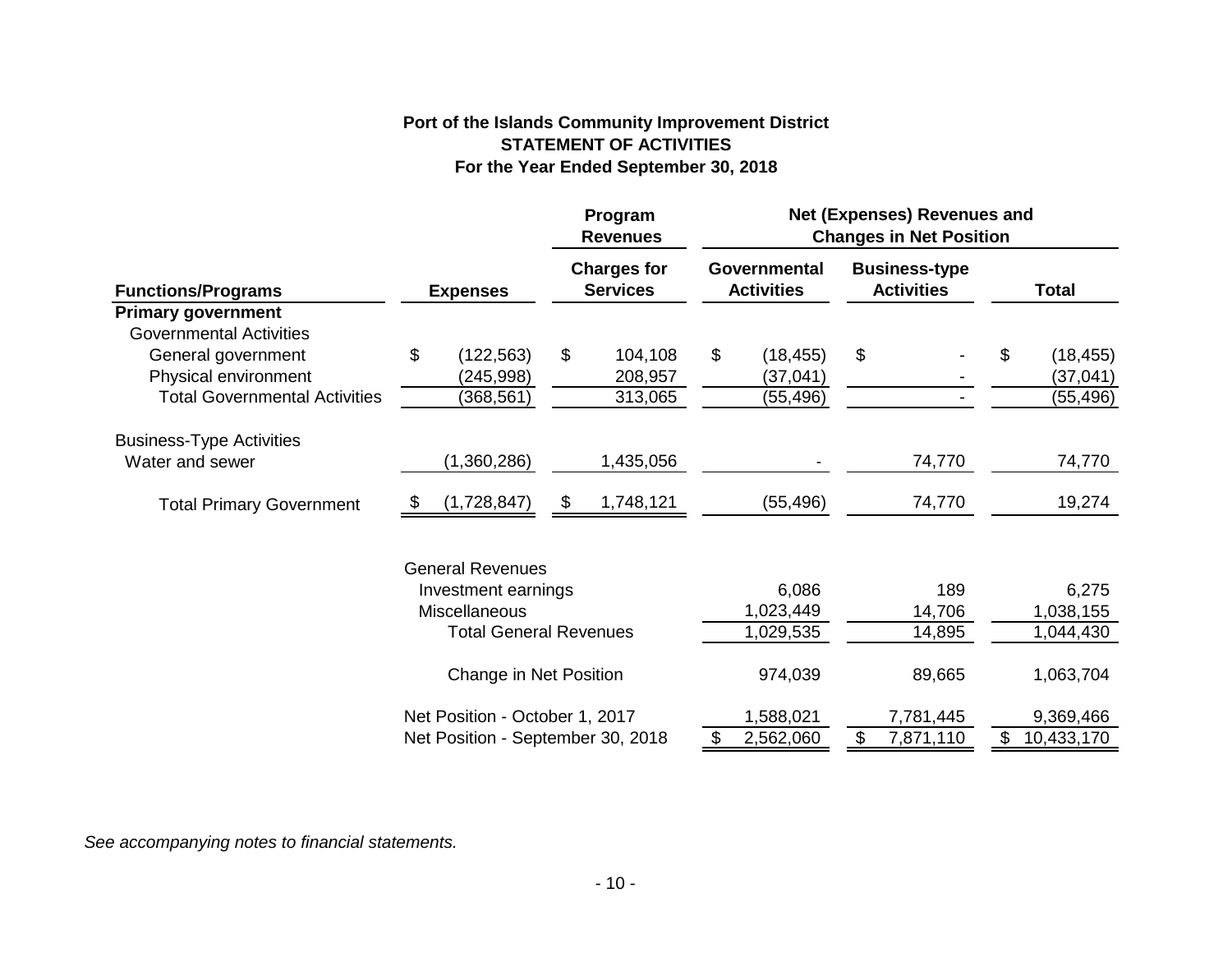# **Port of the Islands Community Improvement District BALANCE SHEET – GENERAL FUND September 30, 2018**

| <b>ASSETS</b>                              |               |
|--------------------------------------------|---------------|
| Cash and equivalents                       | \$<br>237,791 |
| Accounts receivable                        | 185           |
| Due from other funds                       | 521,587       |
| Prepaid expenses                           | 13,786        |
| <b>Total Assets</b>                        | \$<br>773,349 |
| <b>LIABILITIES AND FUND BALANCES</b>       |               |
| Liabilities                                |               |
| Accounts payable and accrued expenses      | \$<br>10,810  |
| <b>Fund Balances:</b>                      |               |
| Nonspendable:<br>Prepaid expenses          | 13,786        |
| Assigned - first quarter operations        | 103,762       |
| Unassigned                                 | 644,991       |
| <b>Total Fund Balances</b>                 | 762,539       |
| <b>Total Liabilities and Fund Balances</b> | \$<br>773,349 |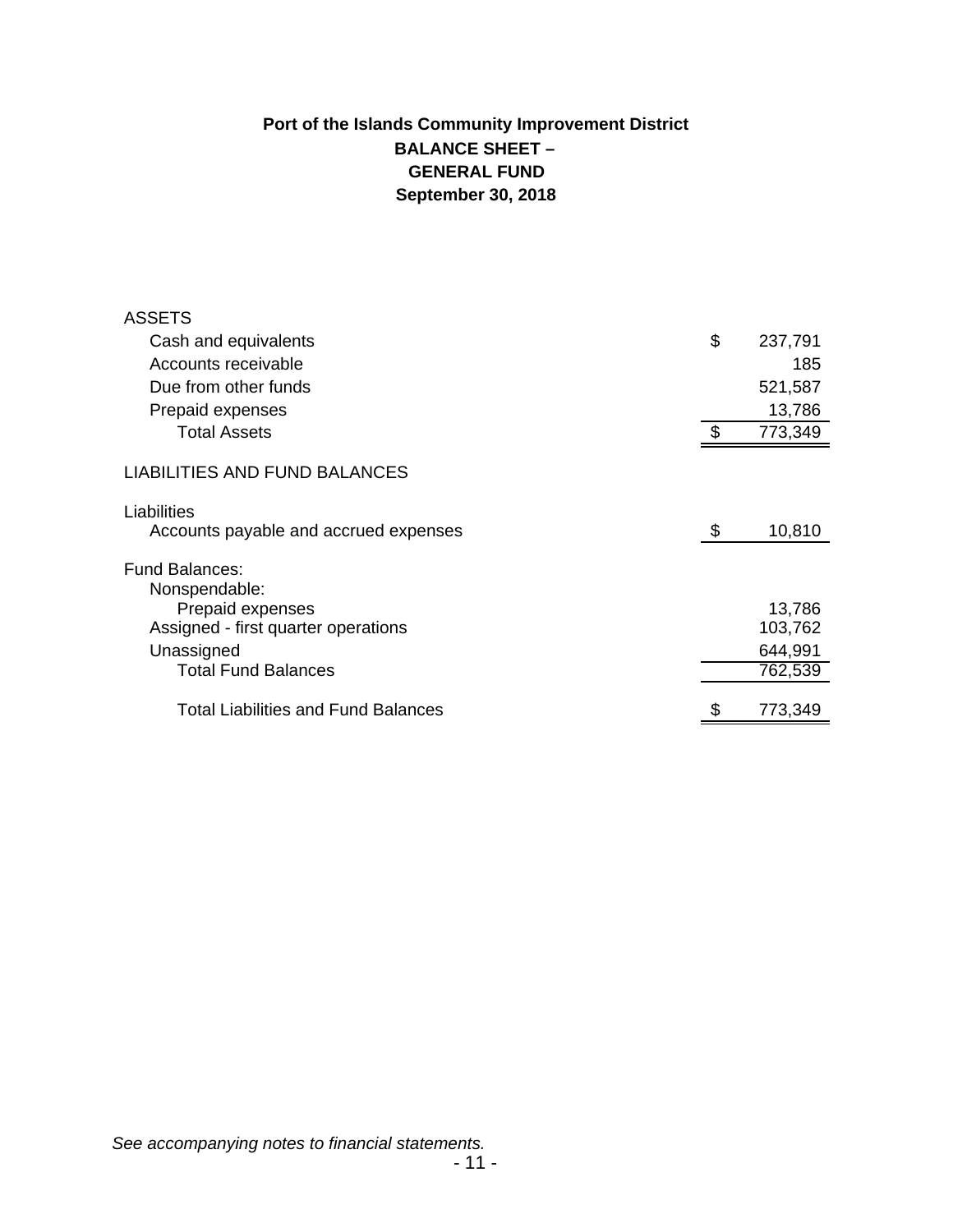# **Port of the Islands Community Improvement District RECONCILIATION OF TOTAL GENERAL FUND BALANCES TO NET POSITION OF GOVERNMENTAL ACTIVITIES September 30, 2018**

| <b>Total Governmental Fund Balances</b>                                                                                                                                                       | \$ | 762,539   |
|-----------------------------------------------------------------------------------------------------------------------------------------------------------------------------------------------|----|-----------|
| Amounts reported for governmental activities in the Statement of Net Position<br>are different because:                                                                                       |    |           |
| Capital assets, \$2,822,849, net of accumulated depreciation, \$(1,023,328),<br>used in governmental activities are not financial resources and; therefore,<br>are not reported in the funds. |    | 1,799,521 |
|                                                                                                                                                                                               |    |           |
| Net Position of Governmental Activities                                                                                                                                                       | S. | 2,562,060 |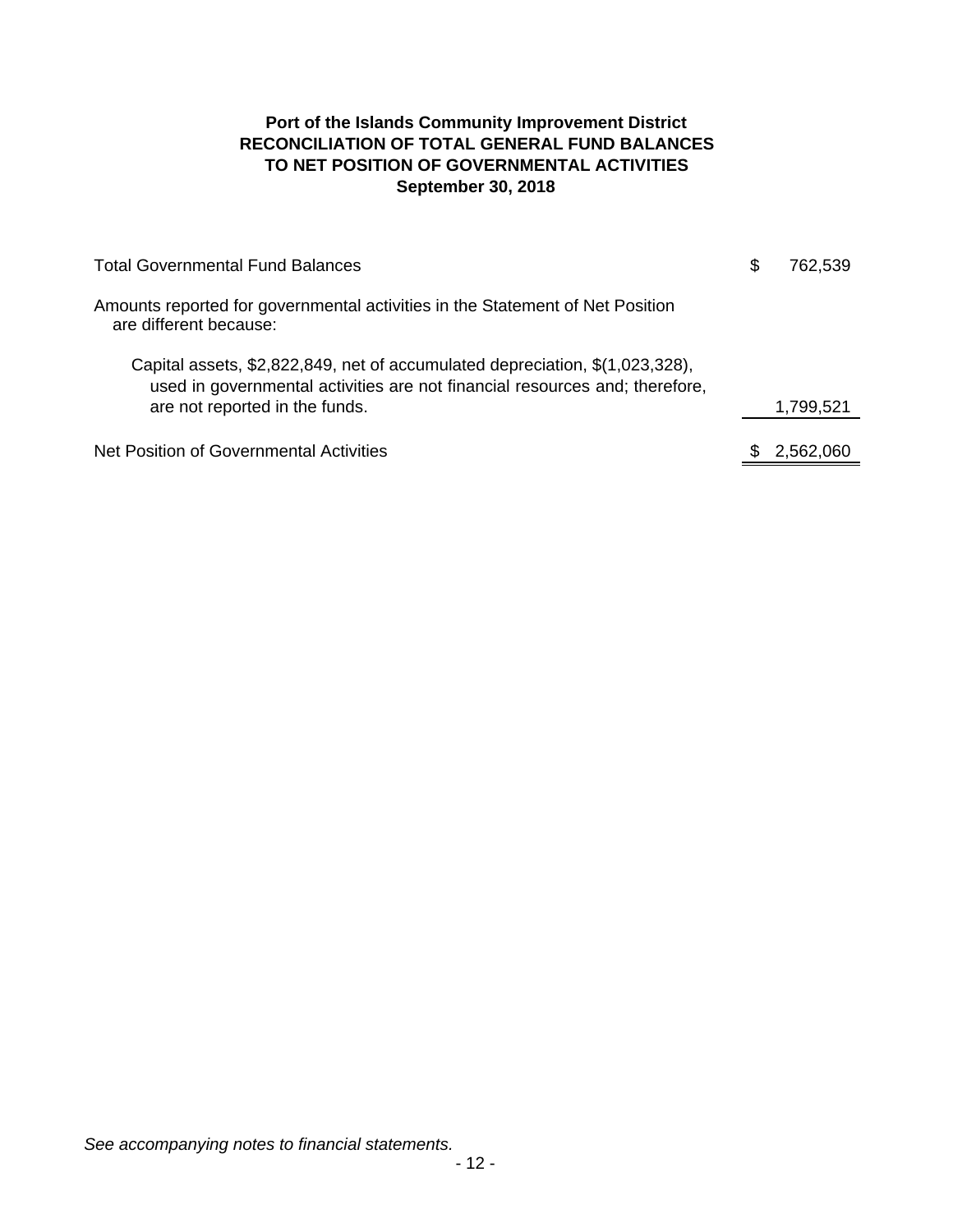# **Port of the Islands Community Improvement District STATEMENT OF REVENUES, EXPENDITURES AND CHANGES IN FUND BALANCES – GENERAL FUND For the Year Ended September 30, 2018**

| Revenues                           |               |
|------------------------------------|---------------|
| Special assessments                | \$<br>313,065 |
| Investment income                  | 6,086         |
| Miscellaneous revenues             | 5,249         |
| <b>Total Revenues</b>              | 324,400       |
| <b>Expenditures</b><br>Current     |               |
| General government                 | 122,563       |
| Physical environment               | 205,510       |
| Capital outlay                     | 23,995        |
| <b>Total Expenditures</b>          | 352,068       |
| Net change in fund balances        | (27, 668)     |
| Fund Balances - October 1, 2017    | 790,207       |
|                                    |               |
| Fund Balances - September 30, 2018 | 762,539       |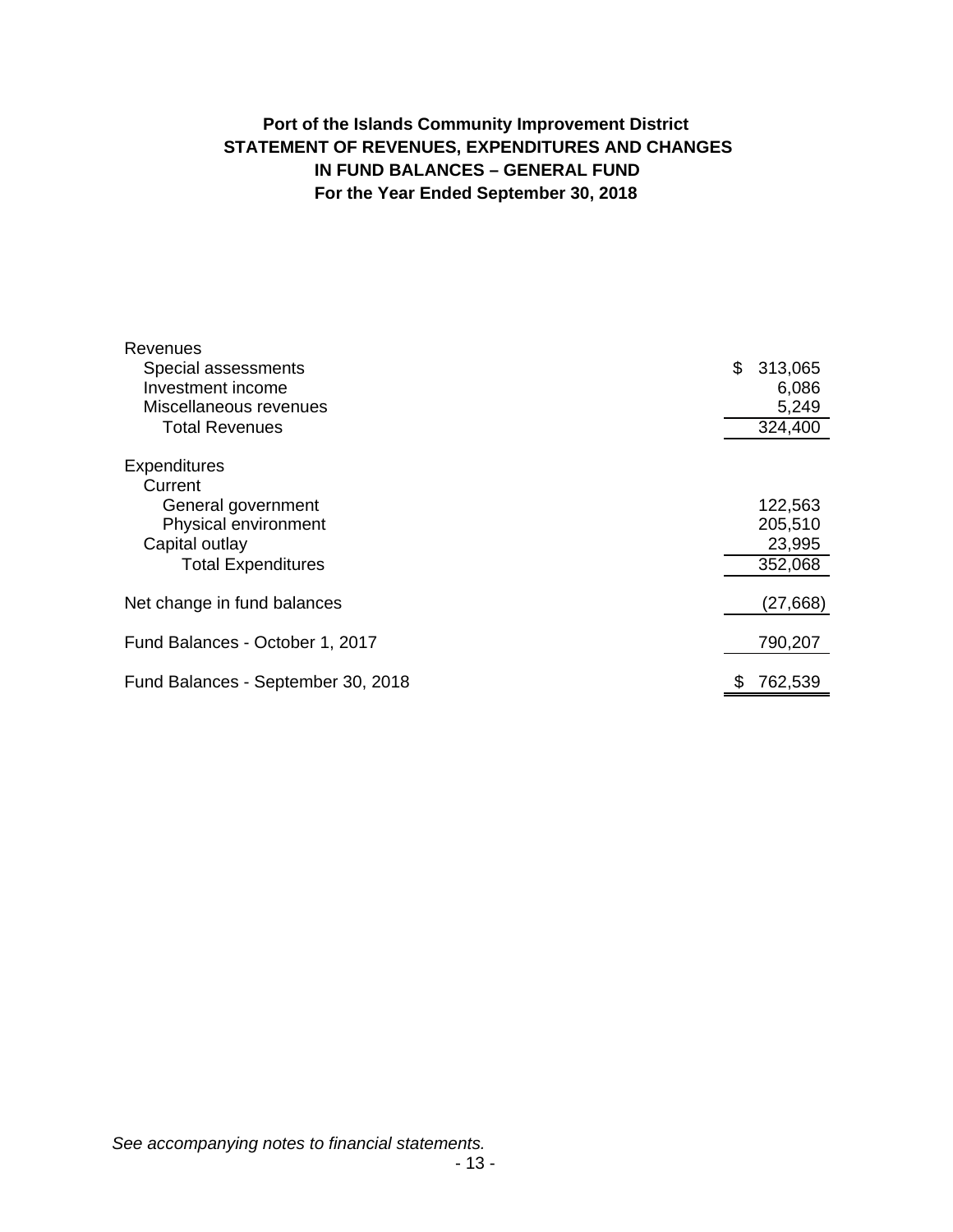# **Port of the Islands Community Improvement District RECONCILIATION OF THE STATEMENT OF REVENUES, EXPENDITURES AND CHANGES IN FUND BALANCES OF GENERAL FUND TO THE STATEMENT OF ACTIVITIES For the Year Ended September 30, 2018**

| Net Change in Fund Balances - Total Governmental Funds                                                                                                                                                                                                                                                                 | \$<br>(27, 668) |
|------------------------------------------------------------------------------------------------------------------------------------------------------------------------------------------------------------------------------------------------------------------------------------------------------------------------|-----------------|
| Amounts reported for governmental activities in the Statement of Activities are<br>different because:                                                                                                                                                                                                                  |                 |
| Governmental funds report capital outlays as expenditures. However, in the<br>Statement of Activities, the cost of those assets is allocated over their<br>estimated useful lives as depreciation. This is the amount that capital outlay<br>(\$23,995) was exceeded by depreciation (\$(40,488)) in the current year. | (16, 493)       |
| Capital assets acquired through foreclosure are recognized at the<br>government-wide level as miscellaneouse revenues, but not in the<br>governmental funds.                                                                                                                                                           | 1,018,200       |
| Change in Net Position of Governmental Activities                                                                                                                                                                                                                                                                      | 974.039         |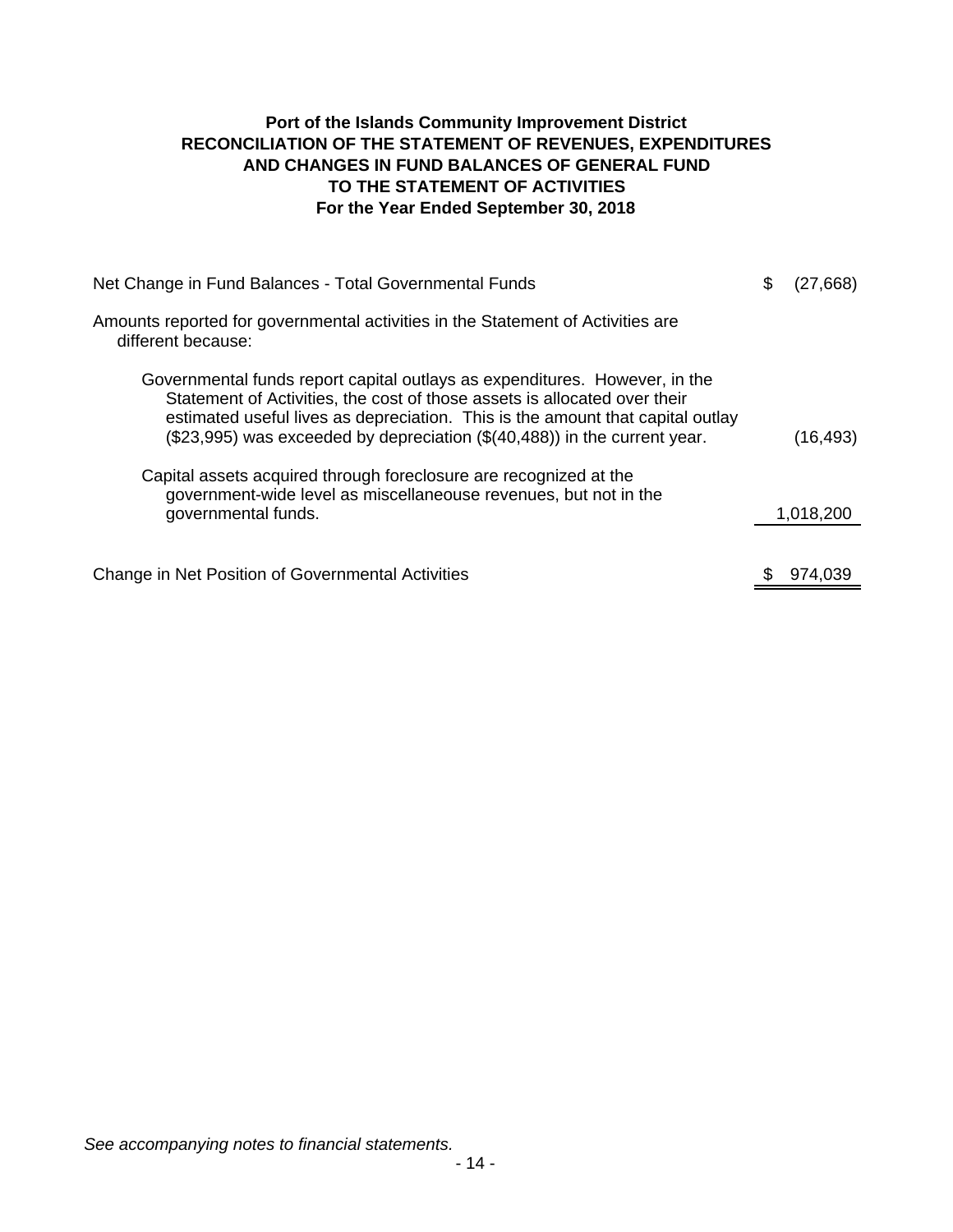# **Port of the Islands Community Improvement District STATEMENT OF REVENUES, EXPENDITURES AND CHANGES IN FUND BALANCES – BUDGET AND ACTUAL – GENERAL FUND For the Year Ended September 30, 2018**

|                                    | Original<br><b>Budget</b> | <b>Final</b><br><b>Budget</b> | Actual        | <b>Variance with</b><br><b>Final Budget</b><br><b>Positive</b><br>(Negative) |
|------------------------------------|---------------------------|-------------------------------|---------------|------------------------------------------------------------------------------|
| Revenues                           |                           |                               |               |                                                                              |
| Special assessments                | 413,375<br>S              | \$<br>313,233                 | 313,065<br>\$ | \$<br>(168)                                                                  |
| Investment income                  | 1,617                     | 6,717                         | 6,086         | (631)                                                                        |
| Miscellaneous revenues             | 500                       | 5,500                         | 5,249         | (251)                                                                        |
| <b>Total Revenues</b>              | 415,492                   | 325,450                       | 324,400       | (1,050)                                                                      |
| <b>Expenditures</b><br>Current     |                           |                               |               |                                                                              |
| General government                 | 104,033                   | 117,324                       | 122,563       | (5,239)                                                                      |
| Physical environment               | 221,030                   | 290,174                       | 205,510       | 84,664                                                                       |
| Capital Outlay                     |                           |                               | 23,995        | (23,995)                                                                     |
| <b>Total Expenditures</b>          | 325,063                   | 407,498                       | 352,068       | 55,430                                                                       |
| Net change in fund balances        | 90,429                    | (82,048)                      | (27, 668)     | 54,380                                                                       |
| Fund Balances - October 1, 2017    | 890,555                   | 890,555                       | 790,207       | (100,348)                                                                    |
| Fund Balances - September 30, 2018 | 980,984<br>\$             | 808,507                       | 762,539<br>S  | (45,968)                                                                     |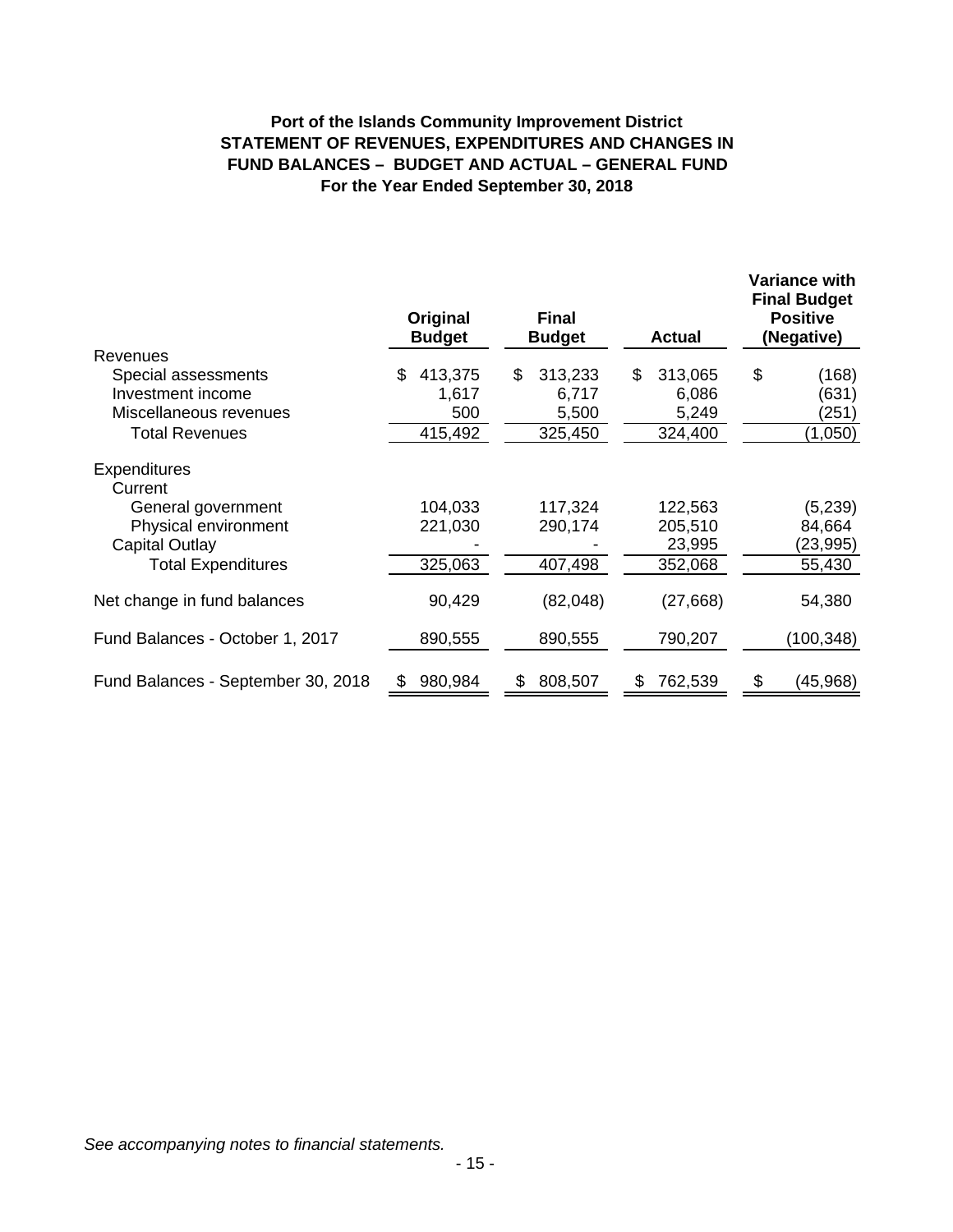# **Port of the Islands Community Improvement District STATEMENT OF NET POSITION – WATER & SEWER FUND September 30, 2018**

| <b>ASSETS</b>                                    |                 |
|--------------------------------------------------|-----------------|
| <b>Current Assets</b>                            |                 |
| Cash and equivalents                             | \$<br>47,998    |
| Cash restricted for customer deposits            | 29,740          |
| Accounts receivable                              | 2,375           |
| <b>Total Current Assets</b>                      | 80,113          |
| <b>Non-Current Assets</b>                        |                 |
| Land and improvements                            | 599,675         |
| Improvements other than buildings                | 15,474,044      |
| Equipment                                        | 287,662         |
| Less: Accumulated depreciation                   | (6, 543, 262)   |
| <b>Total Non-Current Assets</b>                  | 9,818,119       |
| <b>Total Assets</b>                              | 9,898,232       |
|                                                  |                 |
| DEFERRED OUTFLOW OF RESOURCES                    |                 |
| Deferred amount on refunding                     | 36,370          |
| <b>LIABILITIES</b>                               |                 |
| <b>Current Liabilities</b>                       |                 |
| Accounts payable and accrued expenses            | 58,432          |
| Due to other funds                               | 521,587         |
| Customer deposits payable from restricted assets | 29,740          |
| <b>Accrued interest</b>                          | 18,233          |
| Bonds payable                                    | 478,500         |
| <b>Total Current Liabilities</b>                 | 1,106,492       |
|                                                  |                 |
| <b>Non-current Liabilities</b>                   |                 |
| Bonds payable                                    | 957,000         |
| <b>Total Liabilities</b>                         | 2,063,492       |
| <b>NET POSITION</b>                              |                 |
| Net investment in capital assets                 | 8,382,619       |
| Unrestricted                                     | (511,509)       |
|                                                  |                 |
| <b>Total Net Position</b>                        | \$<br>7,871,110 |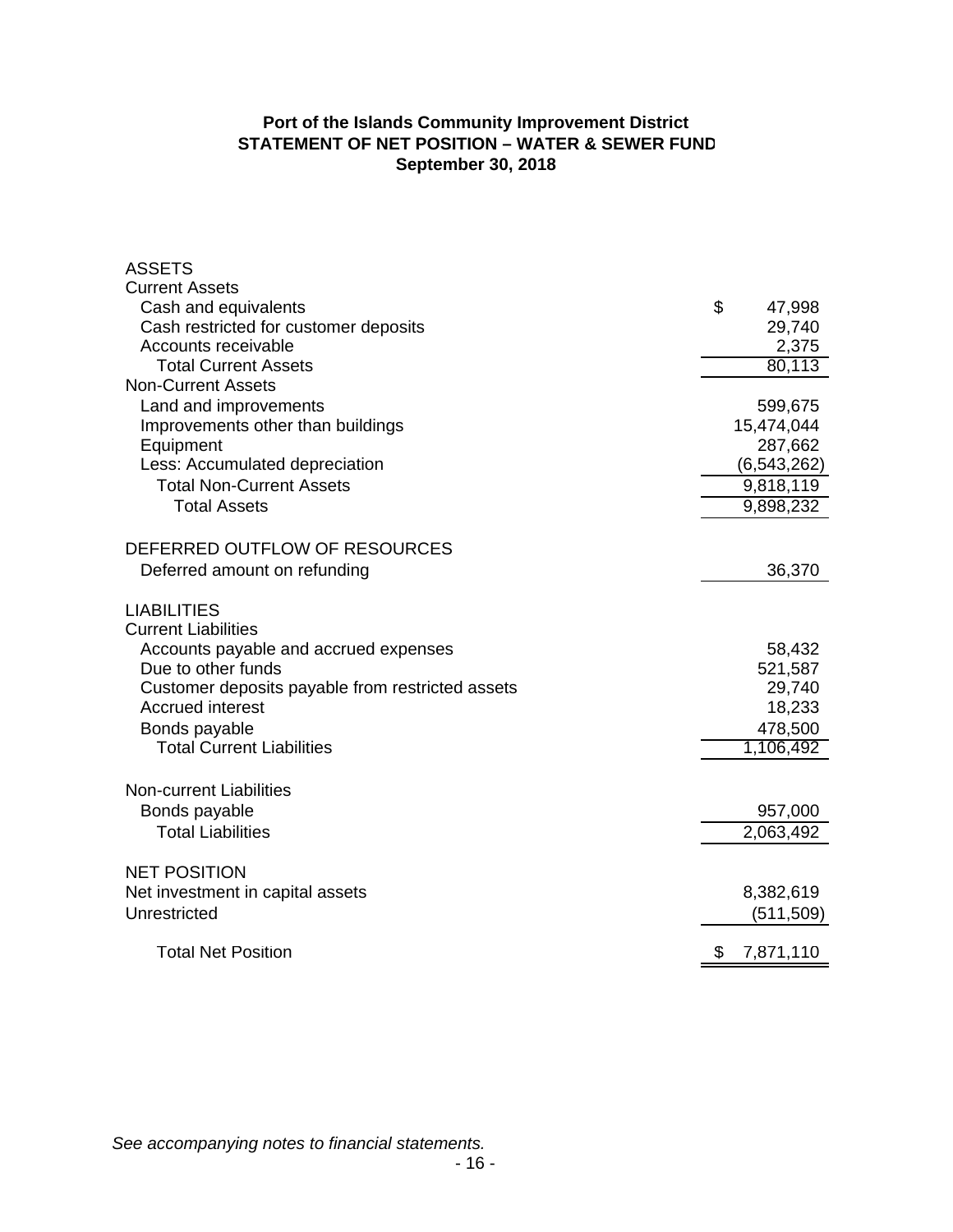# **Port of the Islands Community Improvement District For the Year Ended September 30, 2018 STATEMENT OF REVENUES, EXPENSES AND CHANGES IN FUND NET POSITION – WATER & SEWER FUND**

| <b>Operating Revenues:</b>                     |              |
|------------------------------------------------|--------------|
| Charges for services                           |              |
| Water                                          | \$<br>60,386 |
| Sewer                                          | 85,103       |
| Irrigation                                     | 94,263       |
| Special assessments                            | 1,195,304    |
| Miscellaneous revenues                         | 14,706       |
| <b>Total Operating Revenues</b>                | 1,449,762    |
| <b>Operating Expenses:</b>                     |              |
| General and administrative                     | 225,227      |
| <b>Plant operations</b>                        | 555,407      |
| Depreciation                                   | 475,732      |
| <b>Total Operating Expenses</b>                | 1,256,366    |
| Operating Income(Loss)                         | 193,396      |
| <b>Non-Operating Revenues (Expenses):</b>      |              |
| Loss on sale of capital assets                 | (15,699)     |
| Interest income                                | 189          |
| Interest expense                               | (88, 221)    |
| <b>Total Non-Operating Revenues/(Expenses)</b> | (103,731)    |
| Change in Net Position                         | 89,665       |
| Net Position - October 1, 2017                 | 7,781,445    |
| Net Position - September 30, 2018              | \$7,871,110  |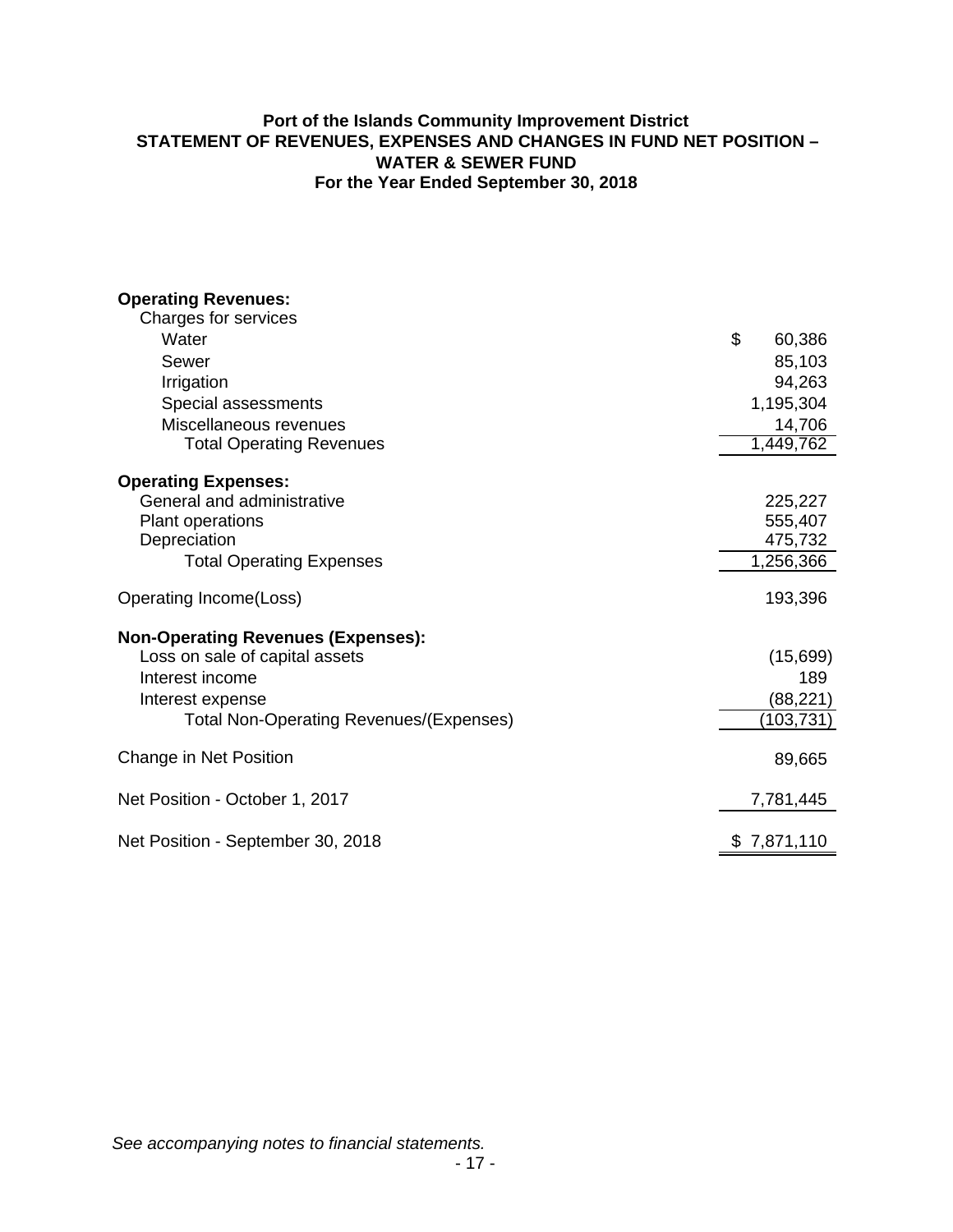# **Port of the Islands Community Improvement District STATEMENT OF CASH FLOWS – WATER & SEWER FUND For the Year Ended September 30, 2018**

| <b>CASH FLOWS FROM OPERATING ACTIVITIES</b>           |               |
|-------------------------------------------------------|---------------|
| Receipts from customers                               | \$<br>242,574 |
| Receipts from special assessments                     | 1,195,304     |
| Receipts from other sources                           | 14,706        |
| Payments to suppliers for goods and services          | (829, 482)    |
| Net Cash Provided by Operating Activities             | 623,102       |
|                                                       |               |
| <b>CASH FLOWS FROM CAPITAL AND</b>                    |               |
| <b>RELATED FINANCING ACTIVITIES</b>                   |               |
| Purchases of capital assets                           | (51, 209)     |
| Principal payments on long-term debt                  | (454, 277)    |
| Interest paid on long-term debt                       | (83, 412)     |
| Net Cash Used by Financing Activities                 | (588, 898)    |
|                                                       |               |
| <b>CASH FLOWS FROM INVESTING ACTIVITIES</b>           |               |
| Interest income                                       | 189           |
|                                                       |               |
| Net Increase in Cash and Cash Equivalents             | 34,393        |
|                                                       |               |
| Cash and equivalents - October 1, 2017                | 43,345        |
| Cash and equivalents - September 30, 2018             | \$<br>77,738  |
| <b>RECONCILIATION OF OPERATING INCOME TO NET</b>      |               |
| <b>CASH PROVIDED BY OPERATING ACTIVITIES</b>          |               |
| Operating income                                      | \$<br>193,396 |
| Adjustments to reconcile operating income to net cash |               |
| provided by operating activities:                     |               |
| Depreciation                                          | 475,732       |
| Decrease in accounts receivable                       | 6,482         |
| Decrease in prepaid expenses                          | 1,951         |
| Decrease in due to other funds                        | (45, 693)     |
| Decrease in accounts payable and accrued expenses     | (5, 106)      |
| Decrease in customer deposits                         | (3,660)       |
|                                                       |               |
| Net Cash Provided by Operating Activities             | \$<br>623,102 |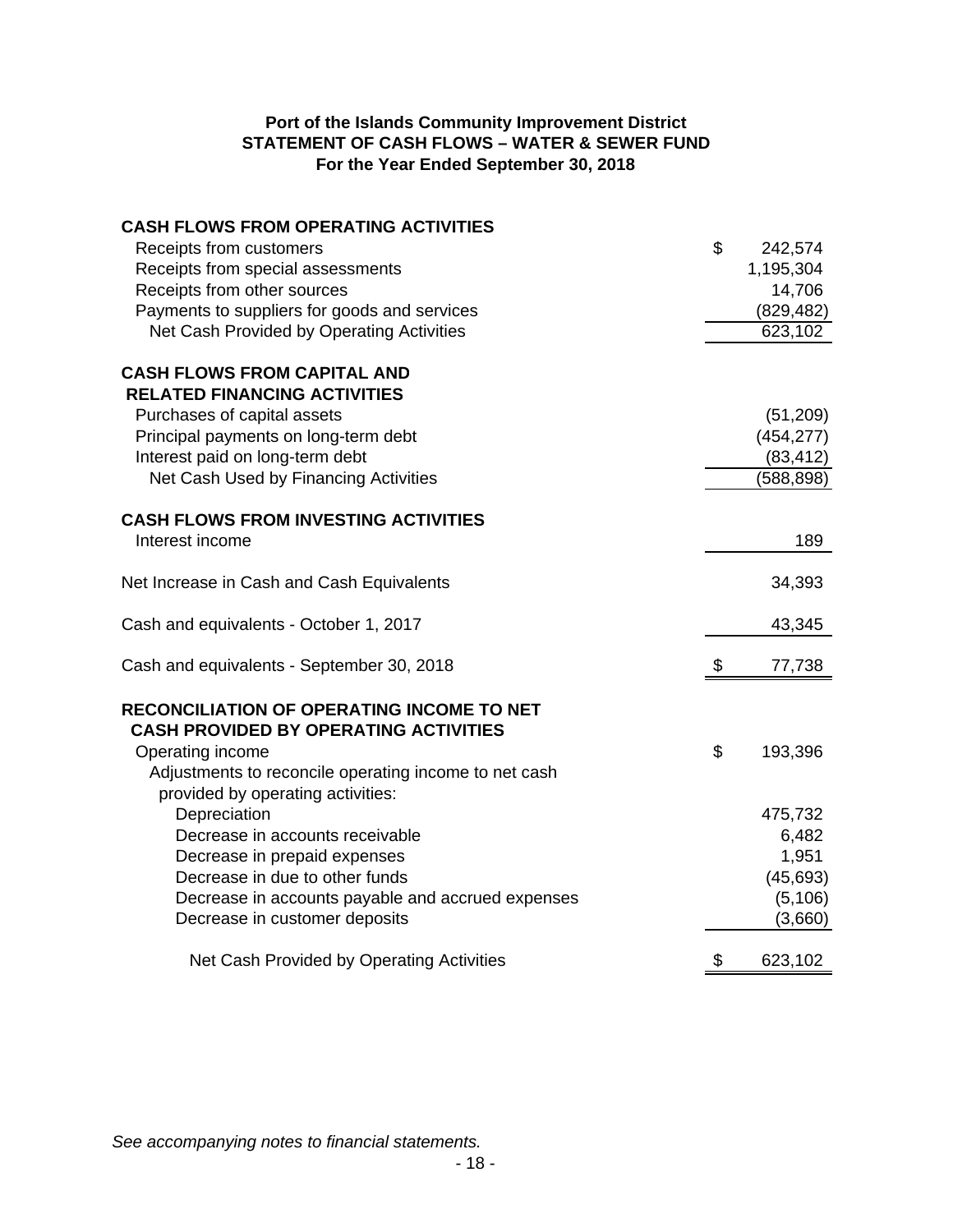## **NOTE A – SUMMARY OF SIGNIFICANT ACCOUNTING POLICIES**

The financial statements of Port of the Islands Community Improvement District (the "District") have been prepared in conformity with generally accepted accounting principles (GAAP) as applied to governmental units. The Governmental Accounting Standards Board (GASB) is the accepted standard-setting body for establishing governmental accounting and financial reporting principles. The District's more significant accounting policies are described below.

## **1. Reporting Entity**

The District is a local unit of special purpose government located in Collier County, Florida, (the "County") which was established pursuant to Ordinance No. 86-64 (the "Act") enacted by the County Commission effective September 16, 1986. The District was established for the purpose of establishing and maintaining a water and sewer system, road and drainage systems, and other systems and facilities as provided in Section 190 of the *Florida Statutes*.

The District is governed by a five-member Board of Supervisors (the "Board"). The District operates within the criteria established by Chapter 190. The Board has the final responsibility for: 1) assessing and levying maintenance taxes and special assessments, 2) approving budgets, 3) exercising control over facilities and properties, 4) controlling the use of funds generated by the District, 5) approving the hiring and firing of key personnel, and 6) financing improvements.

As required by GAAP, these financial statements present the Port of the Islands Community Improvement District (the primary government), as a stand-alone government. The reporting entity for the District includes all functions of government in which the District's Board exercises oversight responsibility which includes, but is not limited to, financial interdependency, selection of governing authority, designation of management, significant ability to influence operations and accountability for fiscal matters.

Based upon the application of the above-mentioned criteria, as set forth by the Governmental Accounting Standards Board, the District has identified no component units.

# **2. Measurement Focus and Basis of Accounting**

The basic financial statements of the District are composed of the following:

- Government-wide financial statements
- Fund financial statements
- Notes to financial statements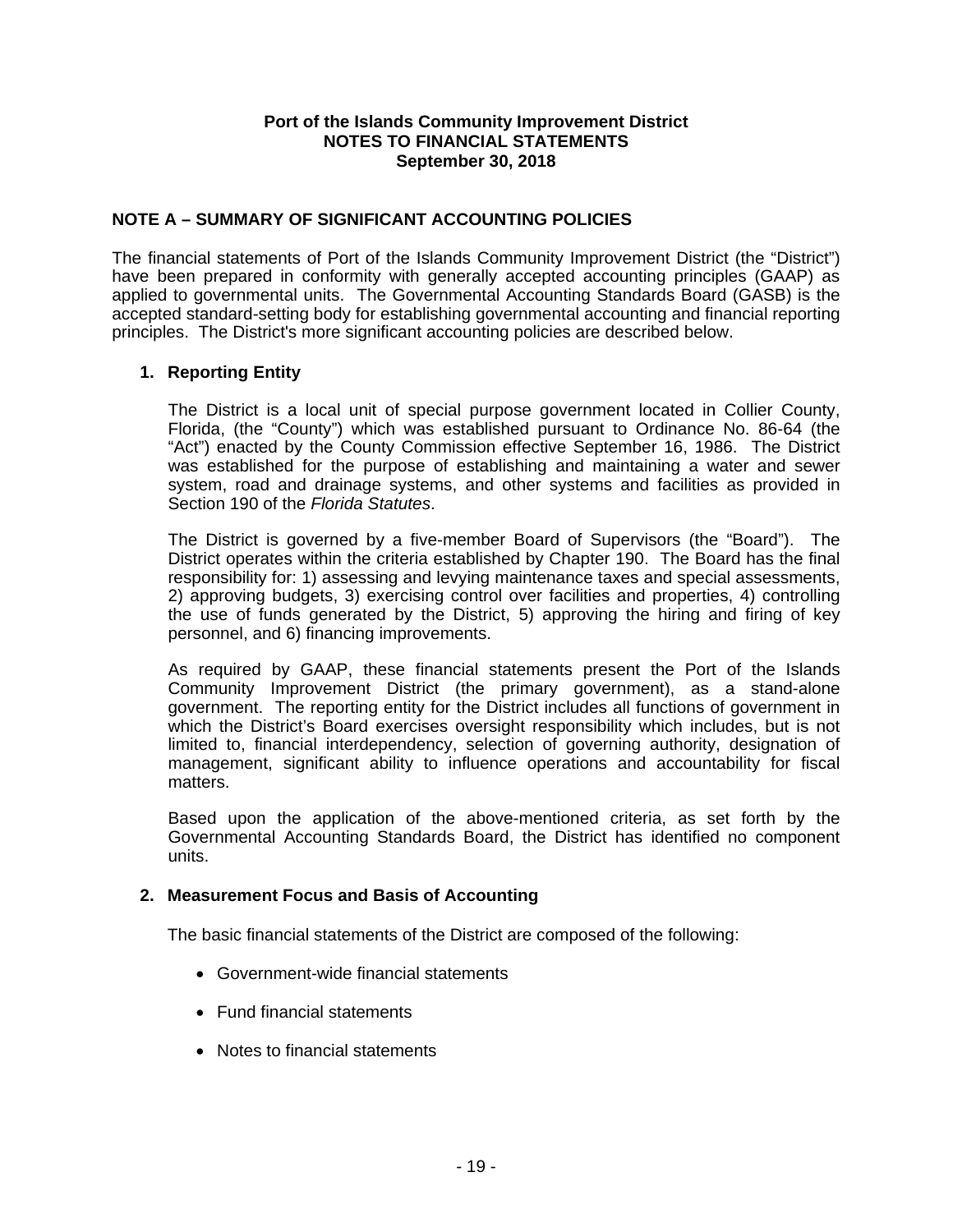# **NOTE A – SUMMARY OF SIGNIFICANT ACCOUNTING POLICIES (CONTINUED)**

### **2. Measurement Focus and Basis of Accounting (Continued)**

### **a. Government-wide Financial Statements**

Government-wide financial statements report all non-fiduciary information about the reporting government as a whole. These statements include separate columns for the governmental and business-type activities of the primary government. For the most part, the effect of interfund activity has been removed from these statements.

Governmental activities which normally are supported by special assessments and interest, are reported separately from business-type activities. Program revenues include charges for services and special assessments. Program revenues are netted with program expenses in the Statement of Activities to present the net cost of each program

Amounts paid to acquire capital assets are capitalized as assets, rather than reported as an expenditure. Proceeds of long-term debt are recorded as liabilities in the government-wide financial statements, rather than as an other financial source.

Amounts paid to reduce long-term indebtedness of the reporting government are reported as a reduction of the related liability, rather than as an expenditure.

## **b. Fund Financial Statements**

The underlying accounting system of the District is organized and operated on the basis of separate funds, each of which is considered to be a separate accounting entity. The operations of each fund are accounted for with a separate set of selfbalancing accounts that comprise its assets, liabilities, fund equity, revenues and expenditures or expenses, as appropriate. Governmental resources are allocated to and accounted for in individual funds based upon the purposes for which they are to be spent and the means by which spending activities are controlled.

Fund financial statements for the primary government's governmental funds are presented after the government-wide financial statements. These statements display information about major funds individually.

#### **Governmental Funds**

The District classifies fund balance according to Governmental Accounting Standards Board Statement 54 – *Fund Balance Reporting and Governmental Fund Type Definitions*. The Statement requires the fund balance for governmental funds to be reported in classifications that comprise a hierarchy based primarily on the extent to which the government is bound to honor constraints on the specific purposes for which amounts in those funds can be spent. The classifications include nonspendable, restricted, committed, assigned and unassigned.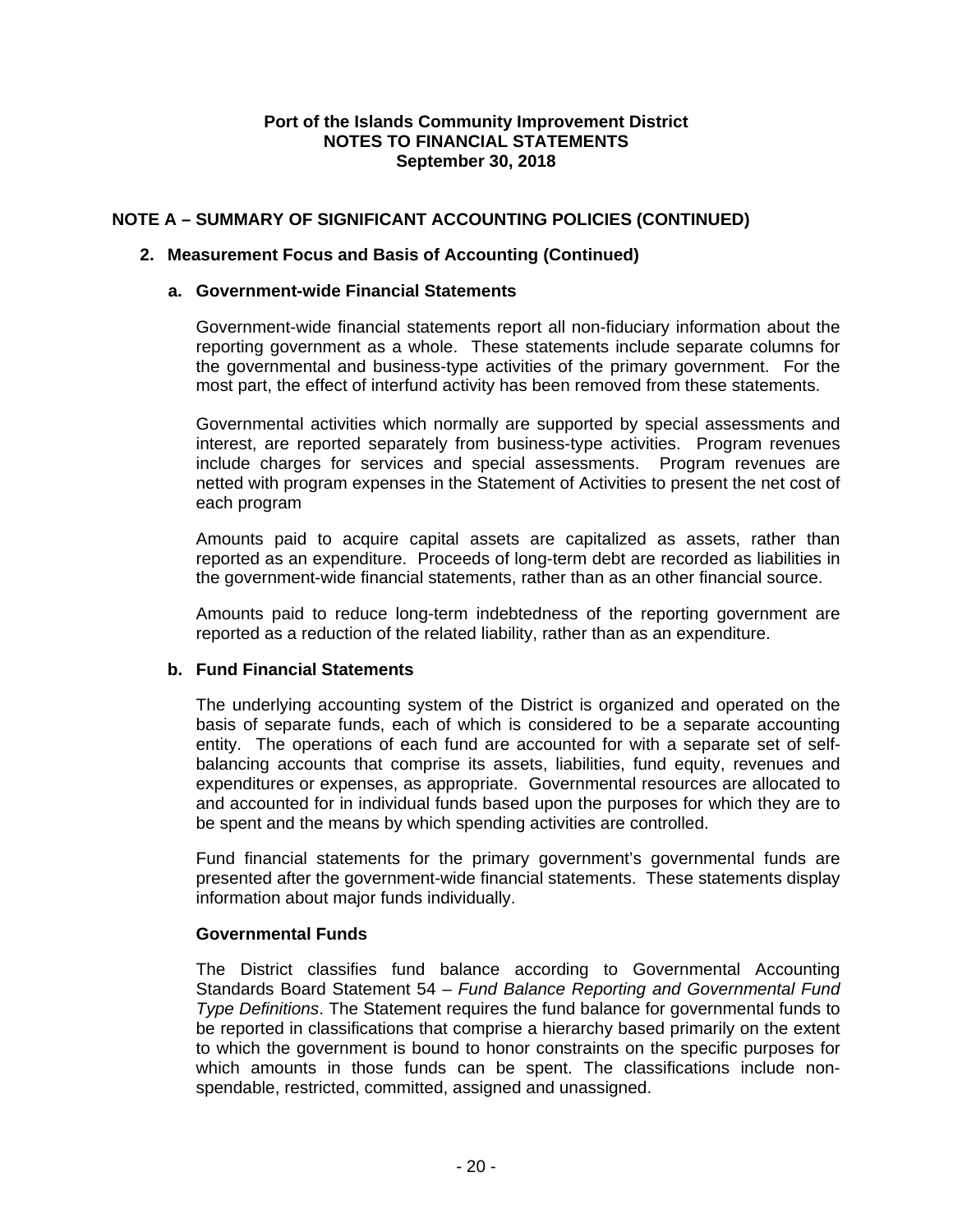# **NOTE A – SUMMARY OF SIGNIFICANT ACCOUNTING POLICIES (CONTINUED)**

### **2. Measurement Focus and Basis of Accounting (Continued)**

### **b. Fund Financial Statements (Continued)**

### **Governmental Funds (Continued)**

The District has various policies governing the fund balance classifications.

Nonspendable Fund Balance – This classification consists of amounts that cannot be spent because they are either not in spendable form or are legally or contractually required to be maintained intact.

Restricted Fund Balance *–* This classification includes amounts that can be spent only for specific purposes stipulated by constitution, external resource providers, or through enabling legislation.

Assigned Fund Balance – This classification consists of the Board of Supervisors' intent to be used for specific purposes, but are neither restricted nor committed.

Unassigned Fund Balance – This classification is the residual classification for the government's general fund and includes all spendable amounts not contained in the other classifications. Unassigned fund balance is considered to be utilized first when an expenditure is incurred for purposes for which amounts in any of those unrestricted fund balance classifications could be used.

Fund Balance Spending Hierarchy – For all governmental funds except special revenue funds, when restricted, committed, assigned, and unassigned fund balances are combined in a fund, qualified expenditures are paid first from restricted or committed fund balance, as appropriate, then assigned and finally unassigned fund balances.

Expenditures generally are recorded when a liability is incurred, as under accrual accounting. Interest associated with the current fiscal period is considered to be an accrual item and so has been recognized as revenue of the current fiscal period.

Under the current financial resources measurement focus, only current assets and current liabilities are generally included on the balance sheet. The reported fund balance is considered to be a measure of "available spendable resources". Governmental fund operating statements present increases (revenues) and decreases (expenditures) in net current assets. Accordingly, they are said to present a summary of sources and uses of "available spendable resources" during a period.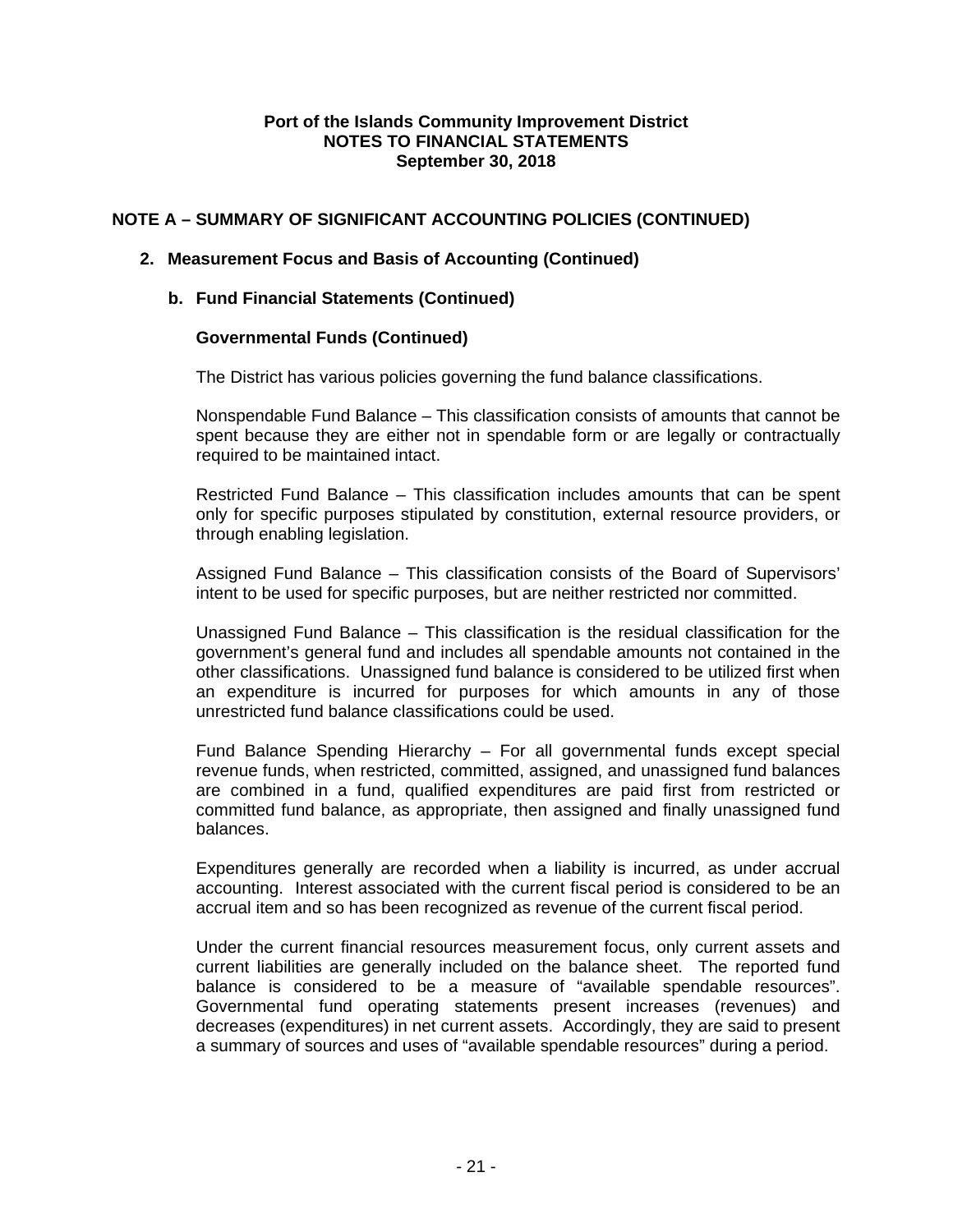# **NOTE A – SUMMARY OF SIGNIFICANT ACCOUNTING POLICIES (CONTINUED)**

### **2. Measurement Focus and Basis of Accounting (Continued)**

### **b. Fund Financial Statements (Continued)**

### **Governmental Funds (Continued)**

Because of their spending measurement focus, expenditure recognition for governmental fund types excludes amounts represented by non-current liabilities. Since they do not affect net current assets, such long-term amounts are not recognized as governmental fund type expenditures or fund liabilities.

Amounts expended to acquire capital assets are recorded as expenditures in the year that resources were expended, rather than as fund assets. The proceeds of long-term debt are recorded as an other financing source rather than as a fund liability.

Debt service expenditures, as well as expenditures related to compensated absences, are recorded only when payment is due.

### **Enterprise Funds**

In the fund financial statements, the Enterprise Fund is presented using the accrual basis of accounting. Revenues are recognized when they are earned and expenses are recognized when the related goods or services are delivered. In the fund financial statements, the Enterprise Fund is presented using the economic resources measurement focus. This means that all assets and all liabilities (whether current or non-current) associated with their activity are included on their balance sheets. Enterprise Fund operating statements present increases (revenues) and decreases (expenses) in total net position. The District applies all GASB pronouncements as well as all FASB and AICPA pronouncements, issued on or before November 30, 1989, which do not conflict with, or contradict, GASB pronouncements.

Enterprise Fund operating revenues, such as charges for services, result from exchange transactions associated with the principal activity of the fund. Exchange transactions are those in which each party receives and gives up essentially equal values. Non-operating revenues, such as investment earnings, result from nonexchange transactions or ancillary activities. Amounts paid to acquire capital assets are capitalized as assets in the fund financial statements, rather than reported as expenditures. Proceeds of long-term debt are recorded as a liability in the fund financial statements, rather than as other financing sources.

Amounts paid to reduce long-term indebtedness are reported as a reduction of the related liabilities, rather than as an expense.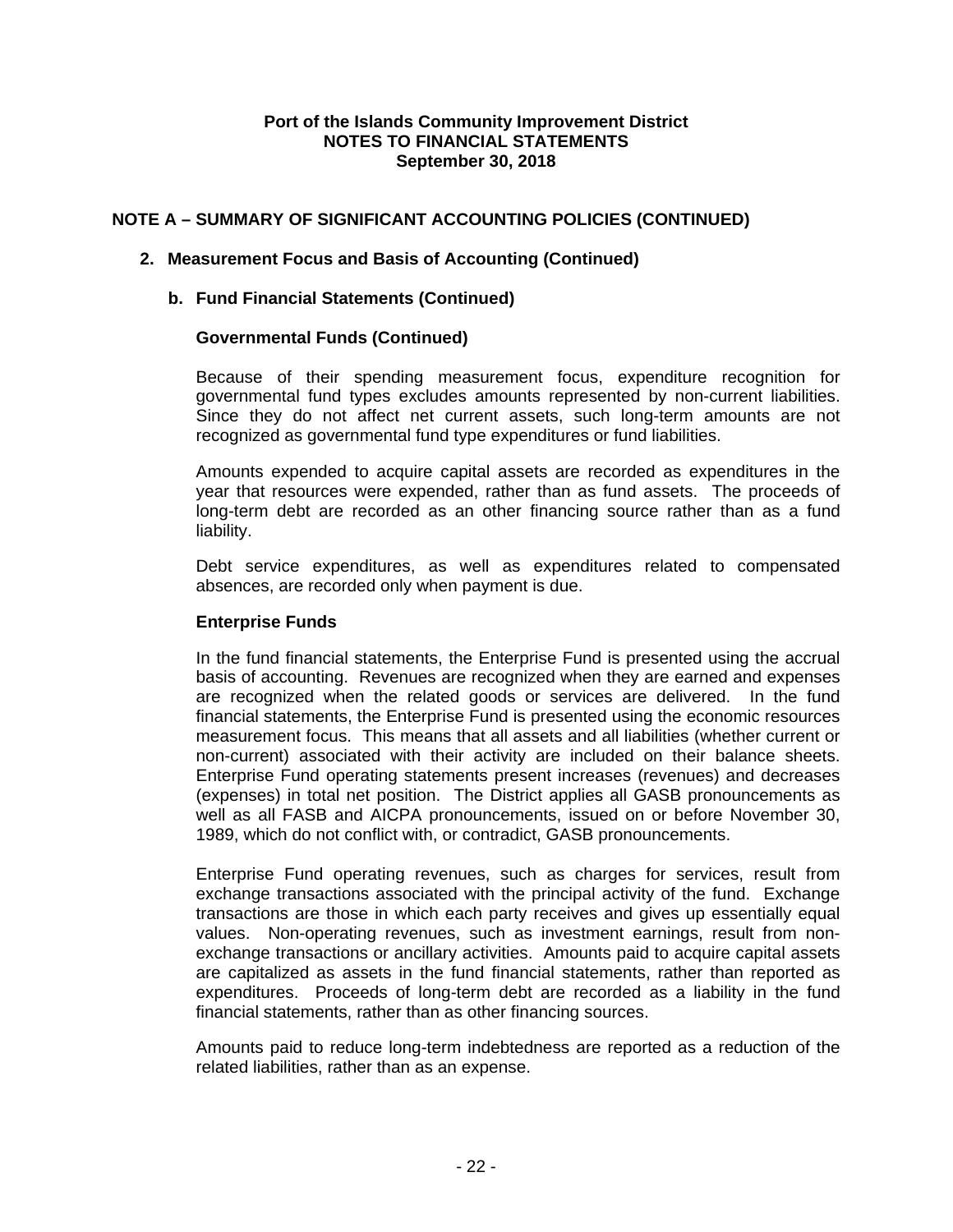# **NOTE A – SUMMARY OF SIGNIFICANT ACCOUNTING POLICIES (CONTINUED)**

### **3. Basis of Presentation**

### **a. Governmental Major Funds**

General Fund – The General Fund is the District's primary operating fund. It accounts for all financial resources of the general government, except those required to be accounted for in another fund.

### **b. Enterprise Major Fund**

Water and Sewer Fund – The Water and Sewer Fund accounts for the operations of the water and sewer plant, which are funded by proceeds from operations of these facilities, including special assessments, user fees, meter fees and connection fees.

### **c. Non-Current Governmental Assets/Liabilities**

GASB Statement 34 requires that non-current governmental assets, such as land and buildings, and non-current governmental liabilities, such as general obligation bonds, due to developer and accrued compensated absences be reported in the governmental activities column in the government-wide Statement of Net Position.

## **4. Assets, Liabilities, and Net Position or Equity**

#### **a. Cash and Investments**

Florida Statutes require state and local governmental units to deposit monies with financial institutions classified as "Qualified Public Depositories," a multiple financial institution pool whereby groups of securities pledged by the various financial institutions provide common collateral from their deposits of public funds. This pool is provided as additional insurance to the federal depository insurance and allows for additional assessments against the member institutions, providing full insurance for public deposits.

The District is authorized to invest in those financial instruments as established by Section 218.415, Florida Statutes. The authorized investments consist of:

- 1. Direct obligations of the United States Treasury;
- 2. The Local Government Surplus Funds Trust or any intergovernmental investment pool authorized pursuant to the Florida Interlocal Cooperative Act of 1969;
- 3. Interest-bearing time deposits or savings accounts in authorized qualified public depositories;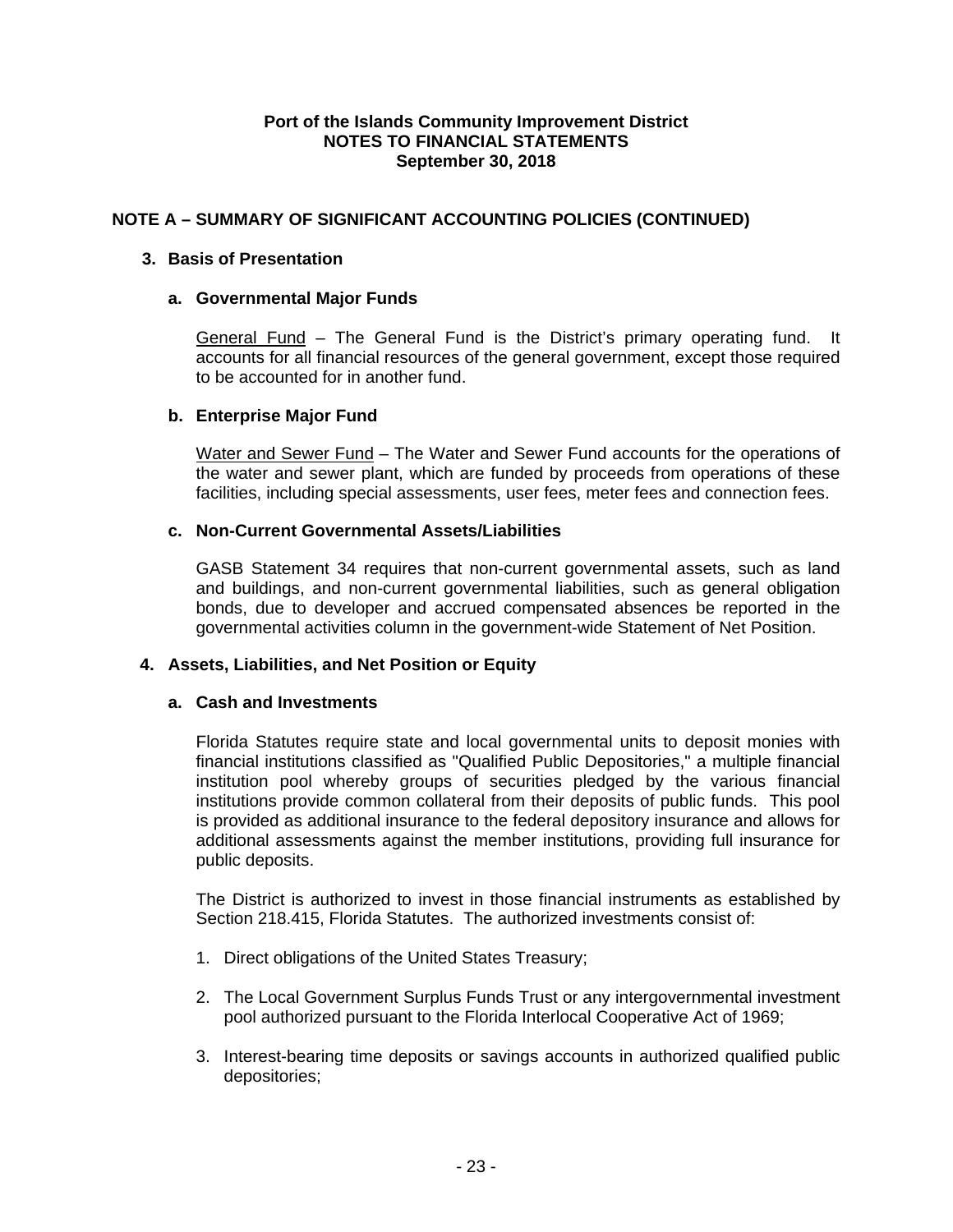# **NOTE A – SUMMARY OF SIGNIFICANT ACCOUNTING POLICIES (CONTINUED)**

### **4. Assets, Liabilities, and Net Position or Equity (Continued)**

#### **a. Cash and Investments (Continued)**

4. Securities and Exchange Commission, registered money market funds with the highest credit quality rating from a nationally recognized rating agency.

For purposes of the statement of cash flows, cash equivalents include time deposits, certificates of deposit and all highly liquid debt instruments with original maturities of three months or less and held in a qualified public depository as defined by Section 280.02, Florida Statutes.

### **b. Receivables and Payables**

Activity between funds that are representative of lending/borrowing arrangements outstanding at the end of the fiscal year are referred to as "due to/from other funds". Any residual balances outstanding between the governmental activities and business-type activities are reported as "internal balances".

#### **c. Restricted Net Position**

Certain net position of the District is classified as restricted on the statement of net position because their use is limited either by law through constitutional provisions or enabling legislation; or by restrictions imposed externally by creditors. In a fund with both restricted and unrestricted net position, qualified expenses are considered to be paid first from restricted net position and then from unrestricted net position.

#### **d. Capital Assets**

Capital assets, which include land, buildings, infrastructure, equipment and construction in progress, are reported in the applicable governmental or businesstype activities column.

The District defines capital assets as assets with an initial, individual cost of \$5,000 or more and an estimated useful life in excess of one year. The valuation basis for all assets is historical cost.

The costs of normal maintenance and repairs that do not add to the value of the asset or materially extend its useful life are not capitalized.

Major outlays for capital assets and improvements are capitalized as projects are constructed.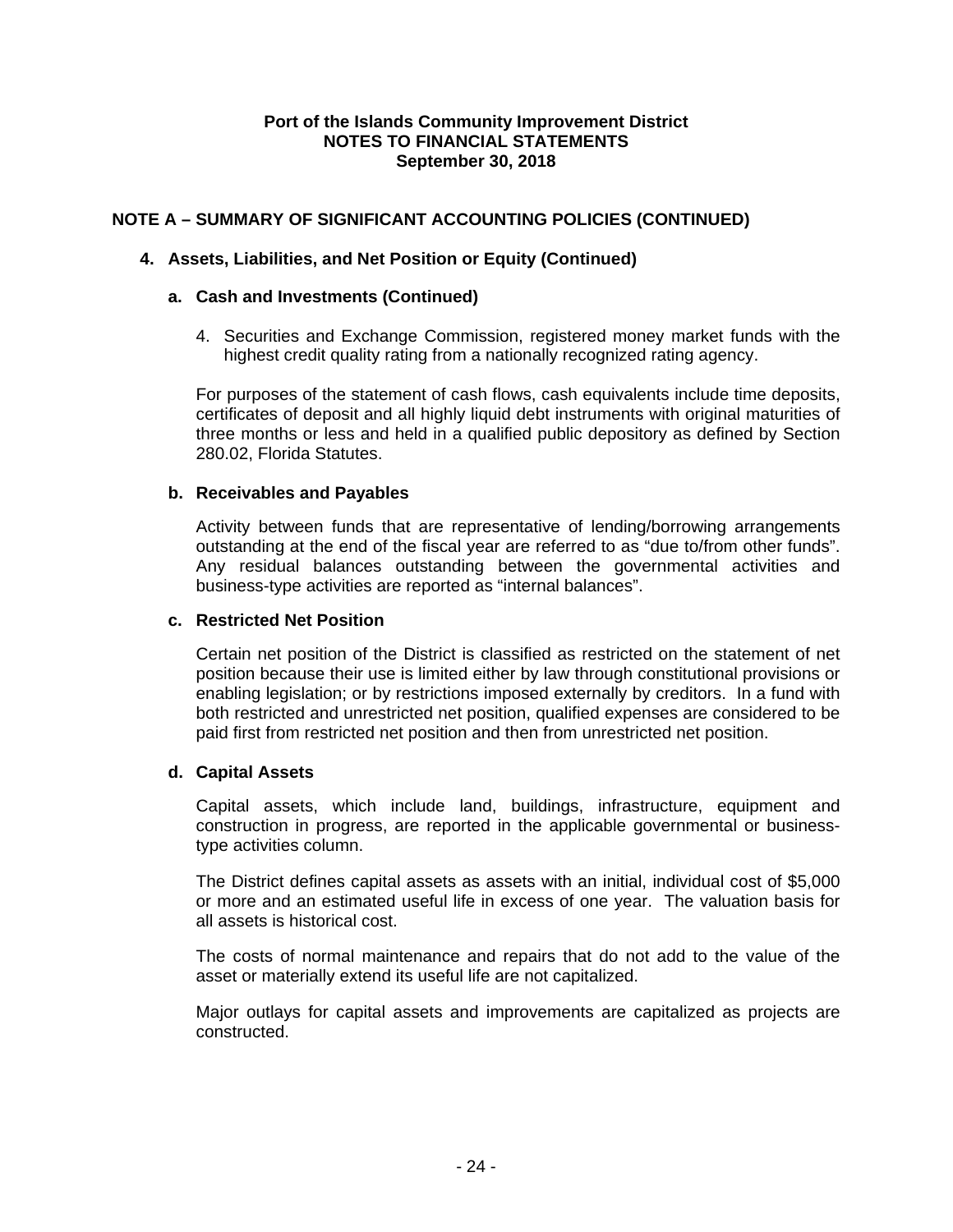# **NOTE A – SUMMARY OF SIGNIFICANT ACCOUNTING POLICIES (CONTINUED)**

### **4. Assets, Liabilities, and Net Position or Equity (Continued)**

### **d. Capital Assets (Continued)**

Depreciation of capital assets is computed and recorded by utilizing the straight-line method. Estimated useful lives of the various classes of depreciable capital assets are as follows:

| Improvements other than buildings | 5-48 years    |
|-----------------------------------|---------------|
| Equipment                         | 5-15 years    |
| Infrastructure                    | $15-30$ years |

### **e. Deferred Outflow of Resources**

Deferred outflows of resources represent a consumption of net position/fund balance that applies to a future period(s) and so will not be recognized as an outflow of resources (expense/expenditure) until then. The District only has one item that qualifies for reporting in this category. It is the deferred amount on refunding reported on the Statement of Net Position. A deferred amount on refunding results from the difference in the carrying value of refunded debt and its reacquisition price. This amount is deferred and amortized over the shorter of the life of the refunded or refunding debt.

## **f. Budgets**

Budgets are prepared and adopted after public hearings for the governmental funds, pursuant to Chapter 190, Florida Statutes. The District utilizes the same basis of accounting for budgets as it does for revenues and expenditures in its various funds. The legal level of budgetary control is at the fund level. All budgeted appropriations lapse at year end. Formal budgets are adopted for the general fund. As a result, deficits in the budget columns of the accompanying financial statements may occur.

### **NOTE B – RECONCILIATION OF GOVERNMENT-WIDE AND FUND FINANCIAL STATEMENTS**

### **1. Explanation of Differences Between the Governmental Fund Balance Sheet and the Government-wide Statement of Net Position**

"Total fund balances" of the District's governmental funds, \$762,539, differs from "net position" of governmental activities, \$2,562,060, reported in the Statement of Net Position. This difference primarily results from the long-term economic focus of the Statement of Net Position versus the current financial resources focus of the governmental fund balance sheet. The effect of the differences is illustrated as follows.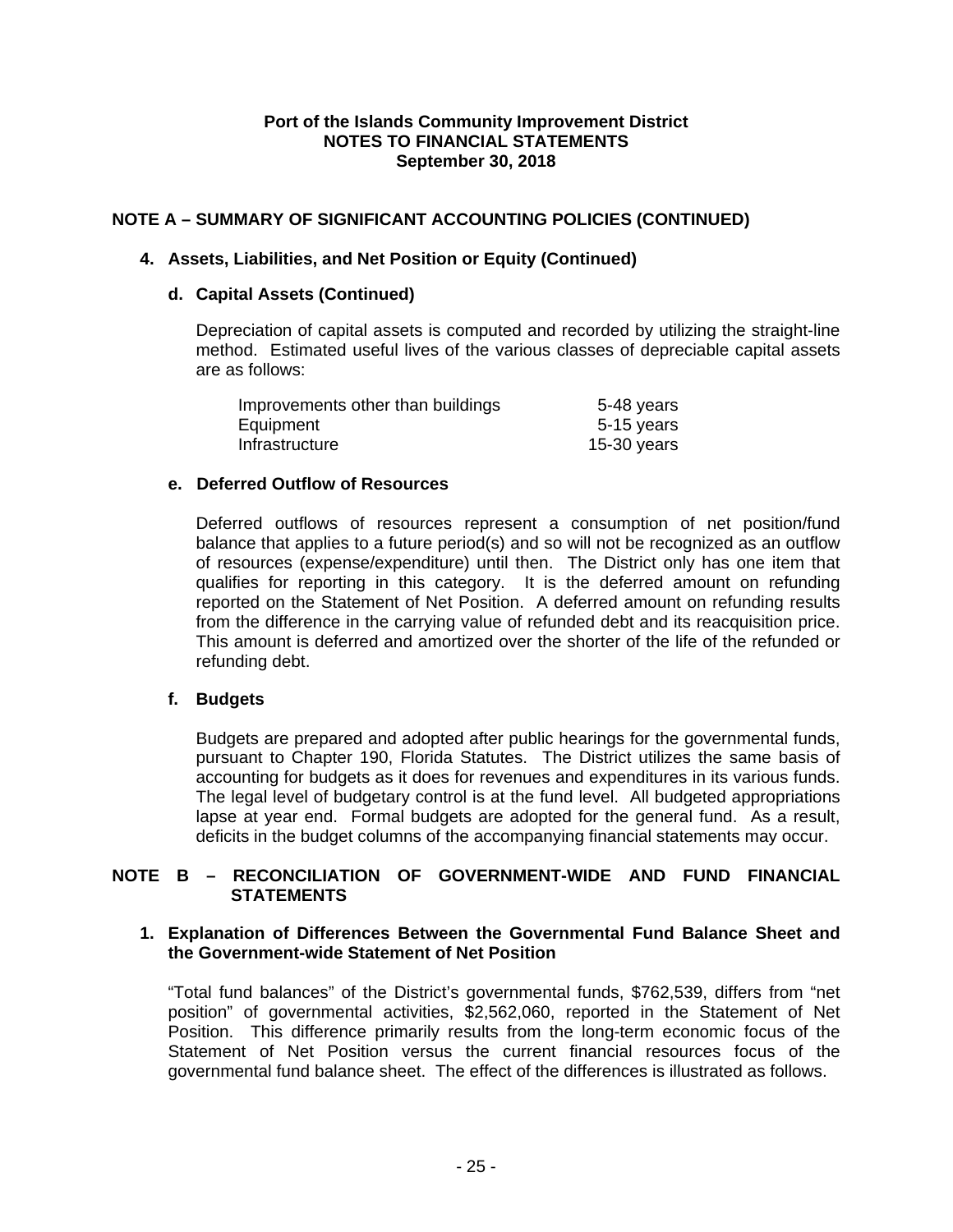## **NOTE B – RECONCILIATION OF GOVERNMENT-WIDE AND FUND FINANCIAL STATEMENTS (CONTINUED)**

 **1. Explanation of Differences Between the Governmental Fund Balance Sheet and the Government-wide Statement of Net Position (Continued)** 

### **Capital related items**

When capital assets (land, buildings, infrastructure and equipment that are to be used in governmental activities) are purchased or constructed, the cost of those assets is reported as expenditures in governmental funds. However, the Statement of Net Position included those capital assets among the assets of the District as a whole.

| Land and improvements             | S | 1,365,636   |
|-----------------------------------|---|-------------|
| Infrastructure                    |   | 1,319,737   |
| Equipment                         |   | 27,355      |
| Improvements other than buildings |   | 110.121     |
| Accumulated depreciation          |   | (1,023,328) |
| Total                             |   | 1.799.521   |

#### **2. Explanation of Differences Between the Governmental Fund Operating Statements and the Statement of Activities**

The "net changes in fund balances" for government funds, \$(27,668), differs from the "change in net position" for governmental activities, \$974,039, reported in the Statement of Activities. The differences arise primarily from the long-term economic focus of the Statement of Activities versus the current financial resources focus of the governmental funds. The effect of the differences is illustrated as follows.

#### **Capital related items**

When capital assets that are to be used in governmental activities are purchased or constructed, the resources expended for those assets are reported as expenditures in governmental funds. However, in the Statement of Activities, the costs of those assets are allocated over their estimated useful lives and reported as depreciation. As a result, fund balances decrease by the amount of financial resources expended, whereas, net position decrease by the amount of depreciation charged for the year.

| Depreciation              | (40, 488) |
|---------------------------|-----------|
| Capital outlay            | 23,995    |
| $\mathop{\mathsf{Total}}$ | (16, 493) |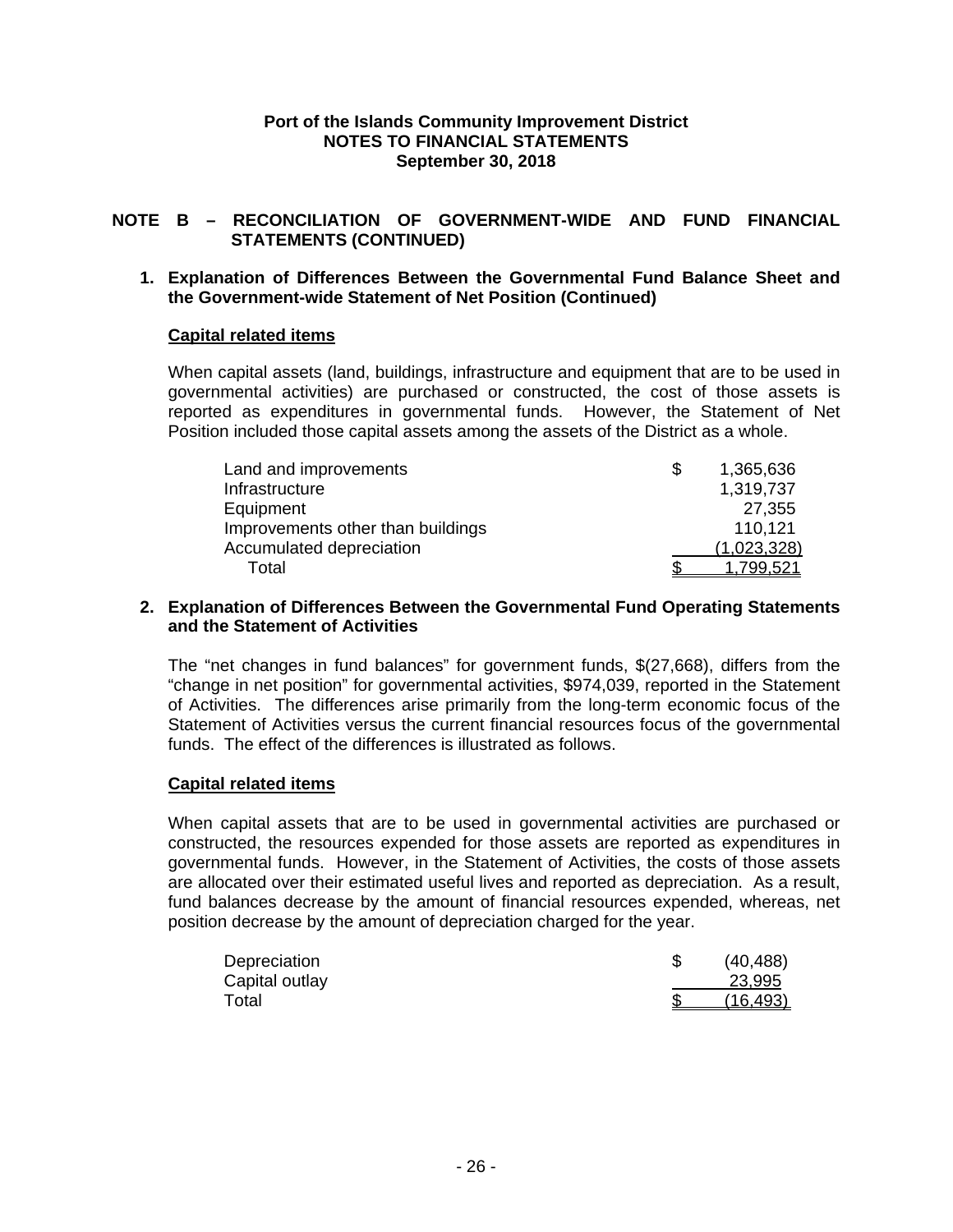# **NOTE C – CASH AND INVESTMENTS**

All deposits are held in qualified public depositories and are included on the accompanying balance sheet as cash and investments.

### Custodial Credit Risk – Deposits

Custodial credit risk is the risk that in the event of a bank failure, the District's deposits may not be returned to it. The District does not have a formal deposit policy for custodial credit risk. The District does, however, follow the provisions of Chapter 280, Florida Statutes regarding deposits and investments. As of September 30, 2018, the District's bank balance was \$303,132 and the carrying value was \$315,529. Exposure to custodial credit risk was as follows. The District maintains all deposits in a qualified public depository in accordance with the provisions of Chapter 280, Florida Statutes, which means that all deposits are fully insured by Federal Depositors Insurance or collateralized under Chapter 280, Florida Statutes.

#### **Investments**

The District's investment policy allows management to invest funds in investments permitted under Section 218.415, Florida Statutes. Among other investments, the policy allows the District to invest in the State Board of Administration Local Government Surplus Trust Funds.

#### Interest Rate Risk

The District does not have a formal investment policy that limits investment maturities as a means of managing its exposure to fair value losses arising from increasing interest rates.

#### Credit Risk

The District has no investment policy that would further limit its investment choices.

#### Concentration of Credit Risk

The District places no limit on the amount it may invest in any one fund.

The types of deposits and investments and their level of risk exposure as of September 30, 2018 were typical.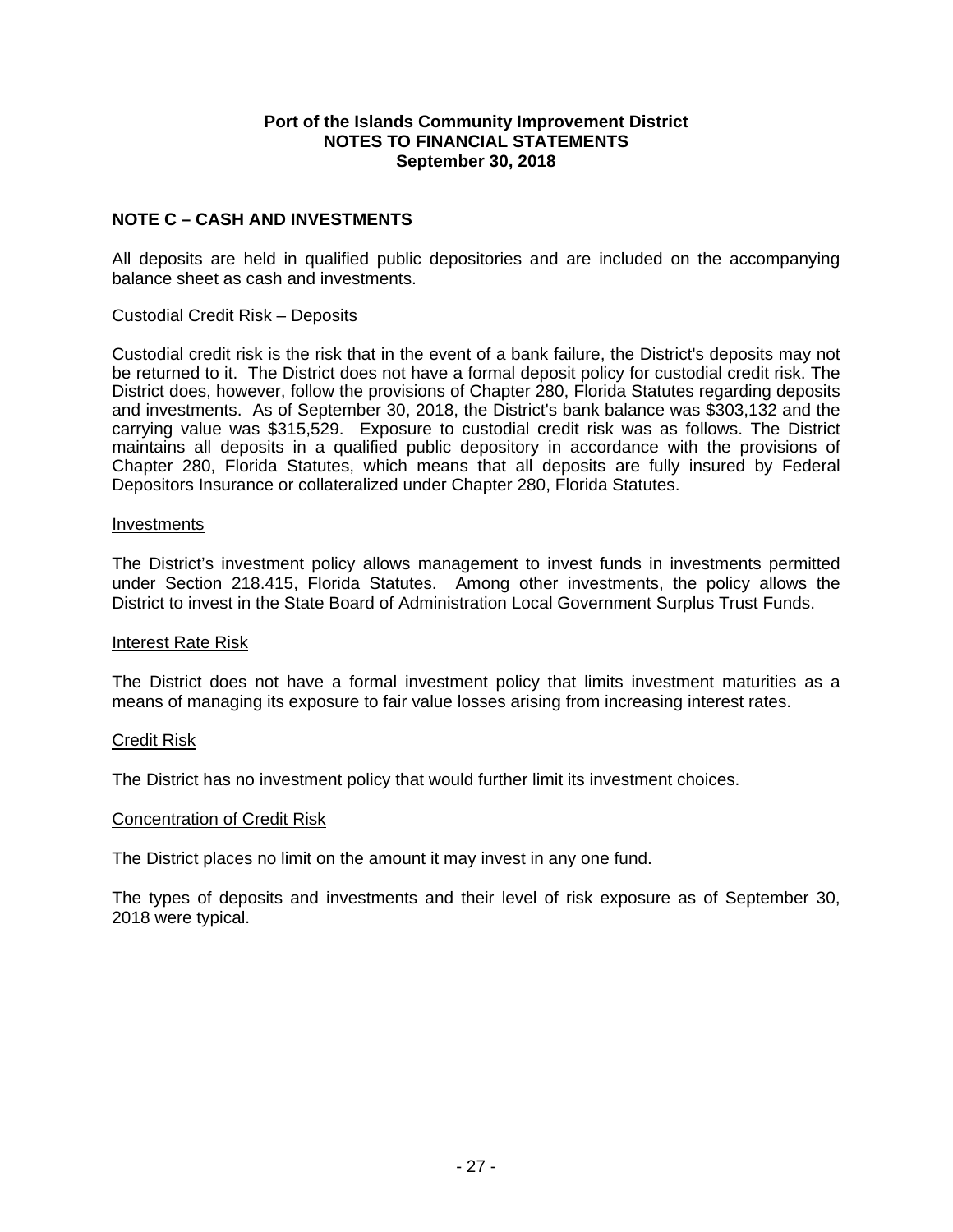## **NOTE D – SPECIAL ASSESSMENT REVENUES**

Special assessment revenues recognized for the 2017-2018 fiscal year were levied in October 2017. All taxes are due and payable on November 1 or as soon as the assessment roll is certified and delivered to the Tax Collector. Per Section 197.162, Florida Statutes, discounts are allowed for early payment at the rate of 4% in November, 3% in December, 2% in January, and 1% in February. Taxes paid in March are without discount.

All unpaid taxes become delinquent as of April 1. Virtually all unpaid taxes are collected via the sale of tax certificates on or prior to, June 1; however, the District had \$1,487,339 in special assessments receivable at September 30, 2018 which were offset by an allowance for doubtful accounts in the same amount.

## **NOTE E – RECEIVABLE AND PAYABLE BALANCES**

#### **Accounts Receivable**

Accounts receivable in the Enterprise Fund at September 30, 2018 consisted of trade receivables. Receivables are recorded at their net realizable value.

#### **Accounts Payable**

Accounts payable and accrued expenses in the Enterprise Fund consisted of vendor payables in the amount of \$58,432.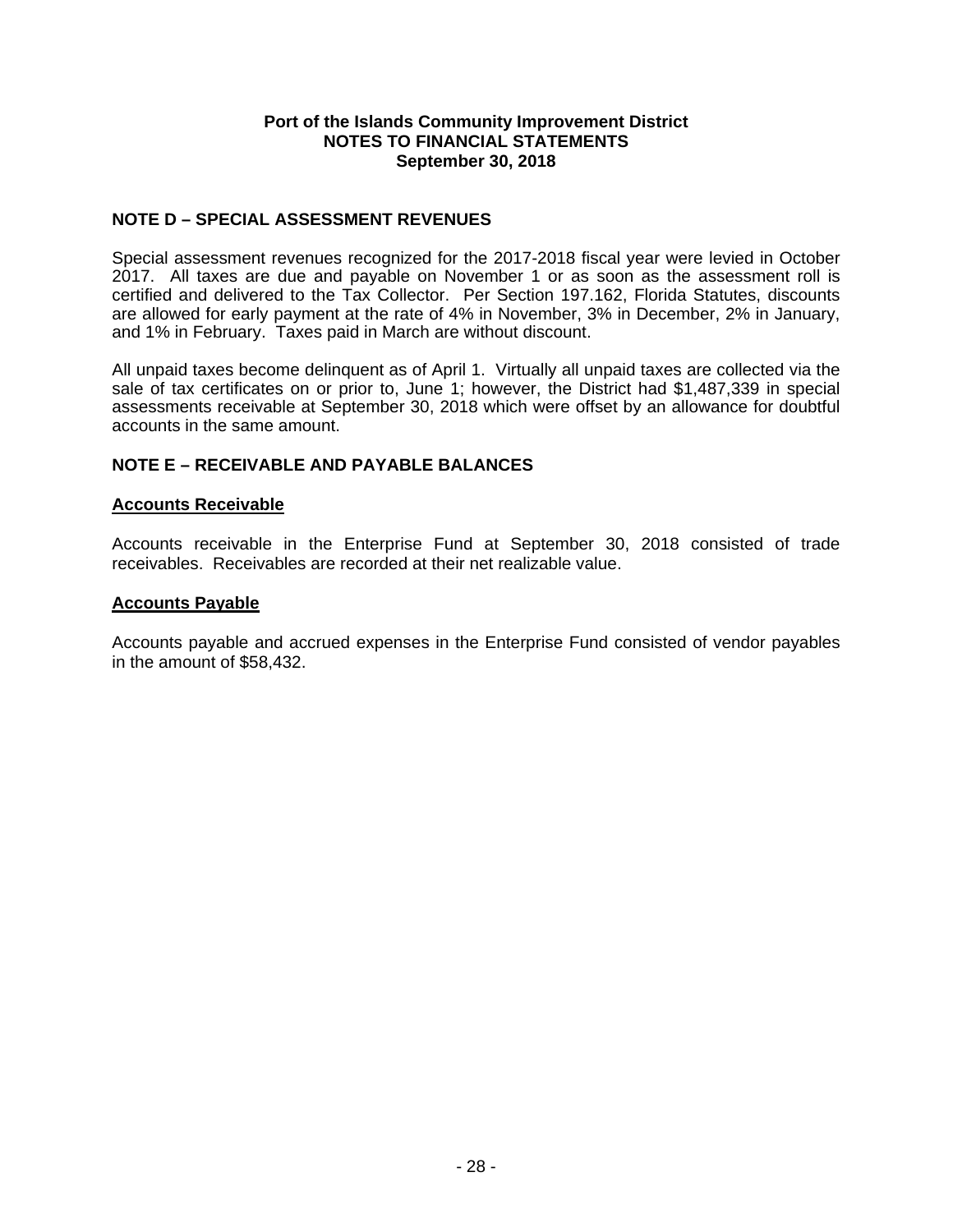# **NOTE F – CAPITAL ASSETS**

Capital asset activity for governmental activities for the year ended September 30, 2018 was as follows:

|                                                    |    | <b>Balance</b> |    |           |    |                  |    | <b>Balance</b> |  |
|----------------------------------------------------|----|----------------|----|-----------|----|------------------|----|----------------|--|
|                                                    |    | October 1,     |    |           |    |                  |    | September 30,  |  |
|                                                    |    | 2017           |    | Additions |    | <b>Deletions</b> |    | 2018           |  |
| Governmental Activities:                           |    |                |    |           |    |                  |    |                |  |
| Capital assets, not being depreciated:             |    |                |    |           |    |                  |    |                |  |
| Land and improvements                              | \$ | 347,436        | \$ | 1,018,200 | \$ |                  | \$ | 1,365,636      |  |
| Capital assets, being depreciated:                 |    |                |    |           |    |                  |    |                |  |
| Infrastructure                                     |    | 1,313,611      |    | 12,253    |    | (6, 127)         |    | 1,319,737      |  |
| Improvements other than buildings                  |    | 110,121        |    |           |    |                  |    | 110,121        |  |
| Equipment                                          |    | 15,613         |    | 11,742    |    |                  |    | 27,355         |  |
| <b>Total Capital Assets, Being Depreciated</b>     |    | 1,439,345      |    | 23,995    |    | (6, 127)         |    | 1,457,213      |  |
| <b>Total Capital Assets</b>                        |    | 1,786,781      |    | 1,042,195 |    | (6, 127)         |    | 2,822,849      |  |
| Less accumulated depreciation for:                 |    |                |    |           |    |                  |    |                |  |
| Infrastructure                                     |    | (870, 747)     |    | (39, 437) |    | 6,127            |    | (904, 057)     |  |
| Buildings and improvements                         |    | (102, 607)     |    | (408)     |    |                  |    | (103, 015)     |  |
| Equipment                                          |    | (15, 613)      |    | (643)     |    |                  |    | (16, 256)      |  |
| <b>Total Accumulated Deprecitation</b>             |    | (988, 967)     |    | (40, 488) |    | 6,127            |    | (1,023,328)    |  |
| <b>Total Capital Assets Being Depreciated, Net</b> |    | 450,378        |    | (16, 493) |    |                  |    | 433,885        |  |
| Governmental Activities Capital Assets             | S  | 797,814        | S  | 1,001,707 | \$ |                  |    | 1,799,521      |  |

Depreciation of \$40,488 was charged to physical environment.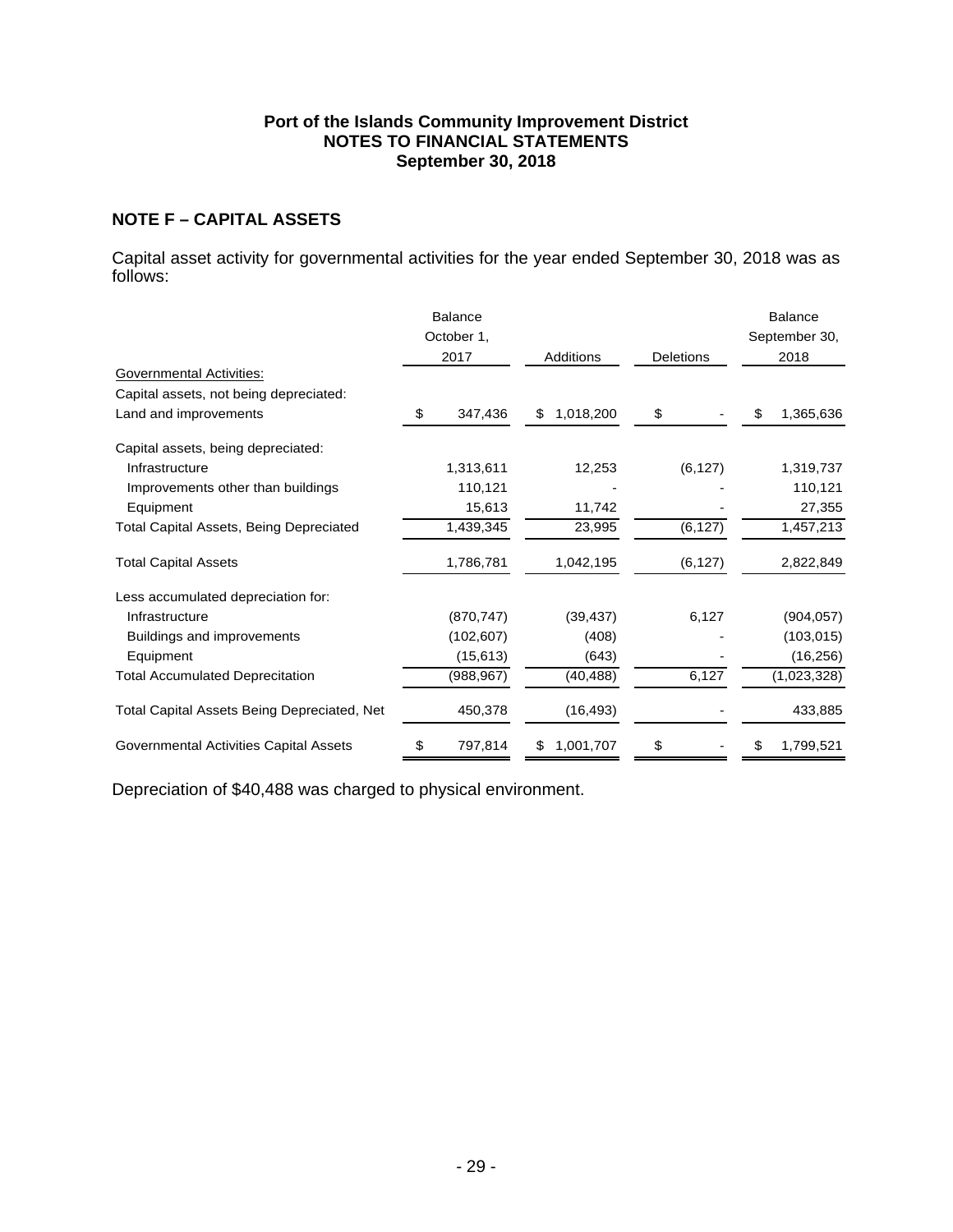# **NOTE F – CAPITAL ASSETS (CONTINUED)**

The following is a summary of changes in the Water & Sewer Fund capital assets for the year ended September 30, 2018.

|                                                | <b>Balance</b> |            |                  | <b>Balance</b> |
|------------------------------------------------|----------------|------------|------------------|----------------|
|                                                | October 1,     |            |                  | September 30,  |
|                                                | 2017           | Additions  | <b>Deletions</b> | 2018           |
| <b>Business-type Activities:</b>               |                |            |                  |                |
| Capital assets, not being depreciated:         |                |            |                  |                |
| Land and improvements                          | \$<br>599,675  | \$         | \$               | \$<br>599,675  |
| Capital assets, being depreciated:             |                |            |                  |                |
| Improvements other than buildings              | 15,448,440     | 51,209     | (25, 605)        | 15,474,044     |
| Equipment                                      | 287,662        |            |                  | 287,662        |
| Total Capital Assets, Being Depreciated        | 15,736,102     | 51,209     | (25, 605)        | 15,761,706     |
| Less accumulated depreciation for:             |                |            |                  |                |
| Improvements other than buildings              | (5,967,652)    | (459, 861) | 9,906            | (6,417,607)    |
| Equipment                                      | (109, 784)     | (15, 871)  |                  | (125, 655)     |
| <b>Total Accumulated Depreciation</b>          | (6,077,436)    | (475, 732) | 9,906            | (6, 543, 262)  |
| Total Capital Assets Depreciated, Net          | 9,658,666      | (424, 523) | (15,699)         | 9,218,444      |
| <b>Business-Type Activities Capital Assets</b> | 10,258,341     | (424, 523) | (15, 699)        | 9,818,119      |
|                                                |                |            |                  |                |

Depreciation of \$475,732 was charged to water and sewer.

## **NOTE G – LONG TERM DEBT**

The following is a summary of activity in the long-term debt of the District for the year ended September 30, 2018:

#### **Business-type Activities**

| Long-term debt at October 1, 2017    | SS. | 1.914.000 |
|--------------------------------------|-----|-----------|
| <b>Principal payments</b>            |     | (478,500) |
| Long-term debt at September 30, 2018 |     | 1.435.500 |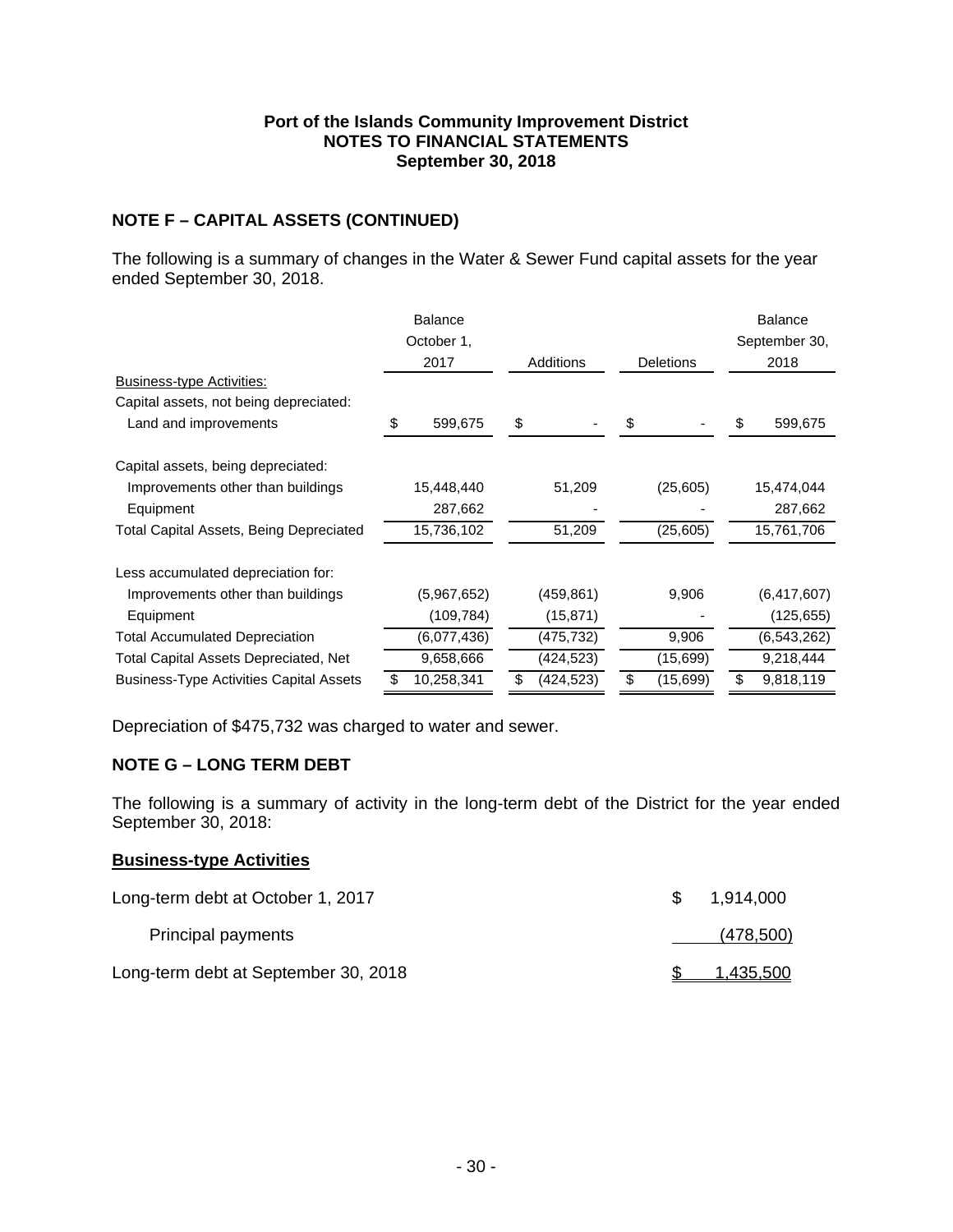# **NOTE G – LONG TERM DEBT (CONTINUED)**

Long-term debt is comprised of the following:

\$1,914,000 Series 2017 Refunding Bonds, due in annual principal installments, beginning May 2018. Interest is due semi-annually on May 1 and November 1 at a rate of 3.050%.

The annual requirements to amortize the principal and interest of bonded debt outstanding as of September 30, 2018 are as follows:

| Year Ending<br>September 30, | Principal                     | Interest                         | Total                               |
|------------------------------|-------------------------------|----------------------------------|-------------------------------------|
| 2019<br>2020<br>2021         | 478,500<br>478,500<br>478,500 | \$<br>43,783<br>29,189<br>14,594 | \$<br>522,283<br>507,689<br>493,094 |
| <b>Totals</b>                | 1,435,500                     | 87,566                           | 1,523,066                           |

### **NOTE H – RISK MANAGEMENT**

The government is exposed to various risks of loss related to torts; theft of, damage to and destruction of assets; errors and omissions; and natural disasters for which the government carries commercial insurance.

## **NOTE I – LITIGATION**

The District is involved in litigation with a landowner related to the non-payment of fiscal year 2010 through 2017 special assessments. In total, the District has not received \$1,487,339 of assessments. During 2010, the landowner filed for Chapter 11 Bankruptcy; however, the bankruptcy was dismissed by the Judge. An allowance account has been established related to outstanding assessments. In the current year, the District completed foreclosure proceedings resulting in the cancellation of assessments receivable of \$1,197,094 and the acquisition of land, which was capitalized at fair market value of \$1,018,200.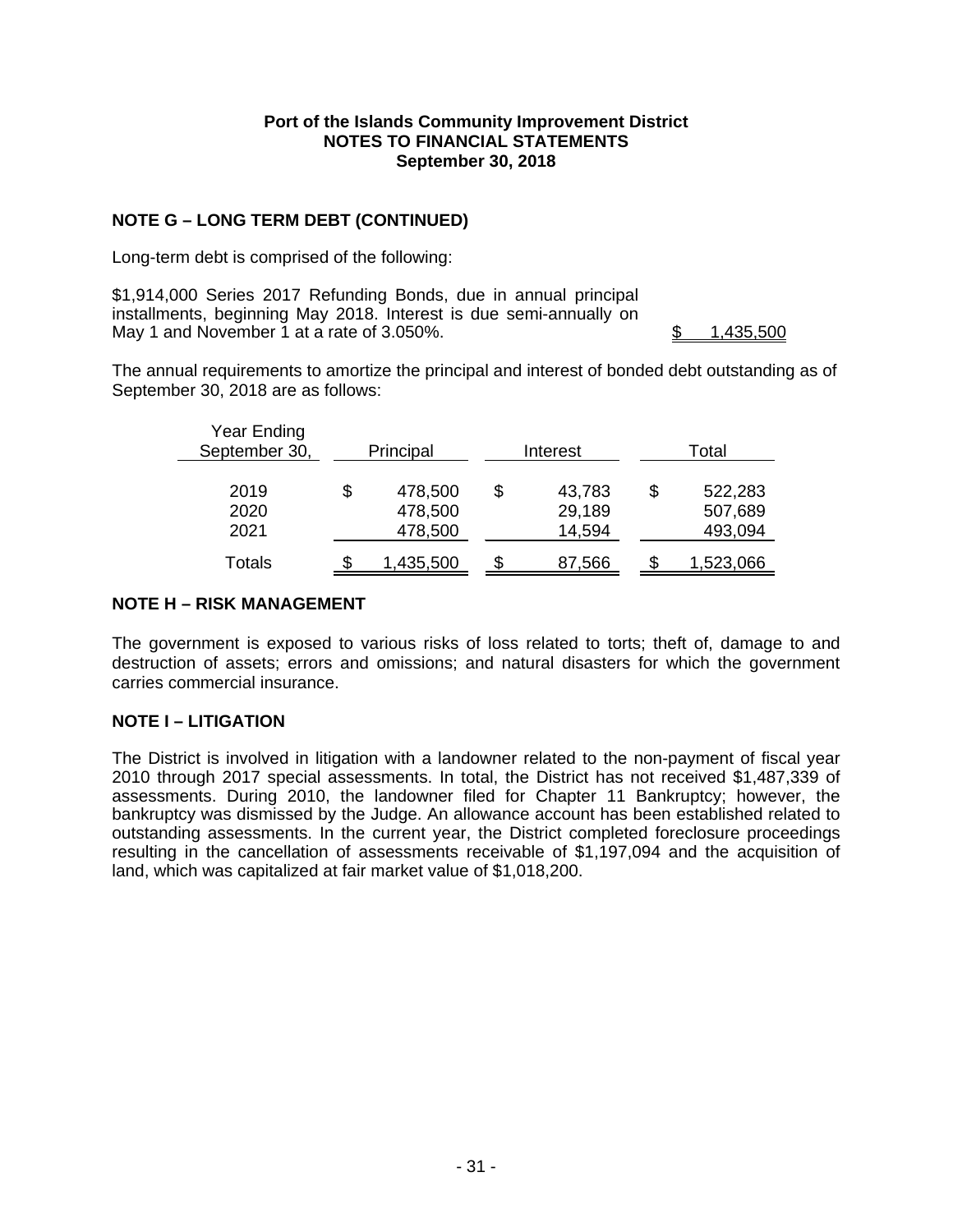

Certified Public Accountants PL

600 Citrus Avenue Suite 200 Fort Pierce, Florida 34950

772/461-6120 // 461-1155 FAX: 772/468-9278

#### **INDEPENDENT AUDITOR'S REPORT ON INTERNAL CONTROL OVER FINANCIAL REPORTING AND ON COMPLIANCE AND OTHER MATTERS BASED ON AN AUDIT OF FINANCIAL STATEMENTS PERFORMED IN ACCORDANCE WITH**  *GOVERNMENT AUDITING STANDARDS*

To the Board of Supervisors Port of the Islands Community Improvement District Collier County, Florida

We have audited, in accordance with the auditing standards generally accepted in the United States of America and the standards applicable to financial audits contained in *Government Auditing Standards* issued by the Comptroller General of the United States, the financial statements of Port of the Islands Community Improvement District, as of and for the year ended September 30, 2018, and the related notes to the financial statements, and have issued our report thereon dated June 29, 2019.

#### **Internal Control Over Financial Reporting**

In planning and performing our audit, we considered Port of the Islands Community Improvement District's internal control over financial reporting to determine the audit procedures that are appropriate in the circumstances for the purpose of expressing our opinions on the financial statements, but not for the purpose of expressing an opinion on the effectiveness of Port of the Islands Community Improvement District's internal control. Accordingly, we do not express an opinion on the effectiveness of Port of the Islands Community Improvement District's internal control over financial reporting.

A *deficiency in internal control* exists when the design or operation of a control does not allow management or employees, in the normal course of performing their assigned functions, to prevent, or detect and correct misstatements on a timely basis. A *material weakness* is a deficiency, or combination of deficiencies, in internal control, such that there is a reasonable possibility that a material misstatement of the entity's financial statements will not be prevented, or detected and corrected on a timely basis. A significant deficiency is a deficiency, or a combination of deficiencies, in internal control that is less severe than a material weakness, yet important enough to merit attention by those charged with governance.

Our consideration of internal control over financial reporting was for the limited purpose described in the first paragraph of this section and was not designed to identify all deficiencies in internal control that might be material weaknesses or significant deficiencies. Given these limitations, during our audit we did not identify any deficiencies in internal control that we consider to be material weaknesses. However, material weaknesses may exist that have not been identified.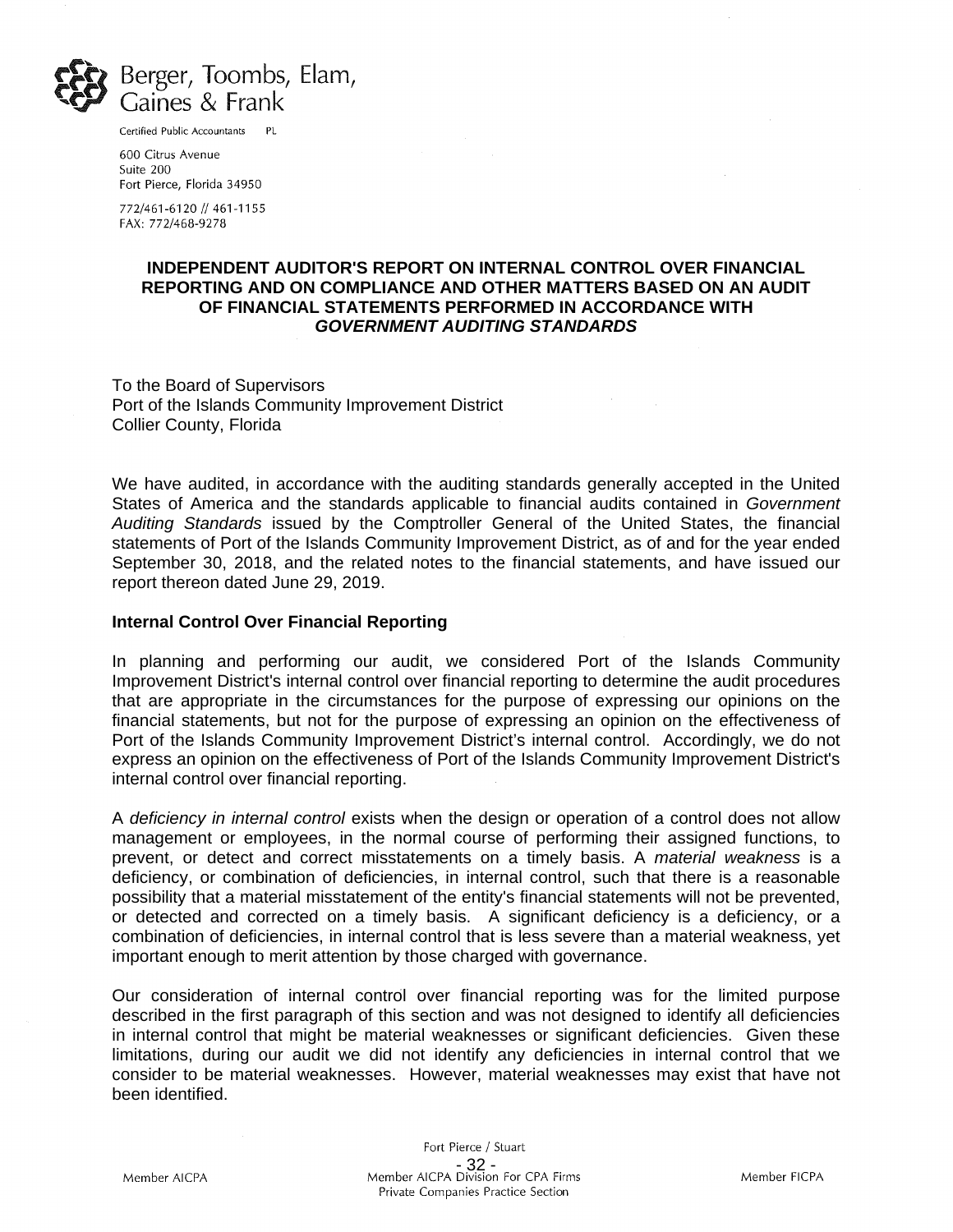

To the Board of Supervisors Port of the Islands Community Improvement District Collier County, Florida

#### **Compliance and Other Matters**

As part of obtaining reasonable assurance about whether Port of the Islands Community Improvement District's financial statements are free of material misstatement, we performed tests of its compliance with certain provisions of laws, regulations, contracts, and grant agreements, noncompliance with which could have a direct and material effect on the determination of financial statement amounts. However, providing an opinion on compliance with those provisions was not an objective of our audit, and accordingly, we do not express such an opinion. The current status of the prior finding is as follows:

#### 2017-01

- Finding: The General Fund actual expenditures exceeded the budget for the years ended September 30, 2017 which is in violation of Section 189.016, Florida Statutes.
- Response: Management will review current year spending to ensure that expenditures do not exceed appropriations.

Status: The finding was corrected during the current year.

#### **Purpose of this Report**

The purpose of this report is solely to describe the scope of our testing of internal control and compliance and the results of that testing, and not to provide an opinion on the effectiveness of the entity's internal control or on compliance. This report is an integral part of an audit performed in accordance with *Government Auditing Standards* in considering the entity's internal control and compliance. Accordingly, this communication is not suitable for any other purpose.

Bergin Joonibo Elam

Berger, Toombs, Elam, Gaines & Frank Certified Public Accountants Fort Pierce, Florida

June 29, 2019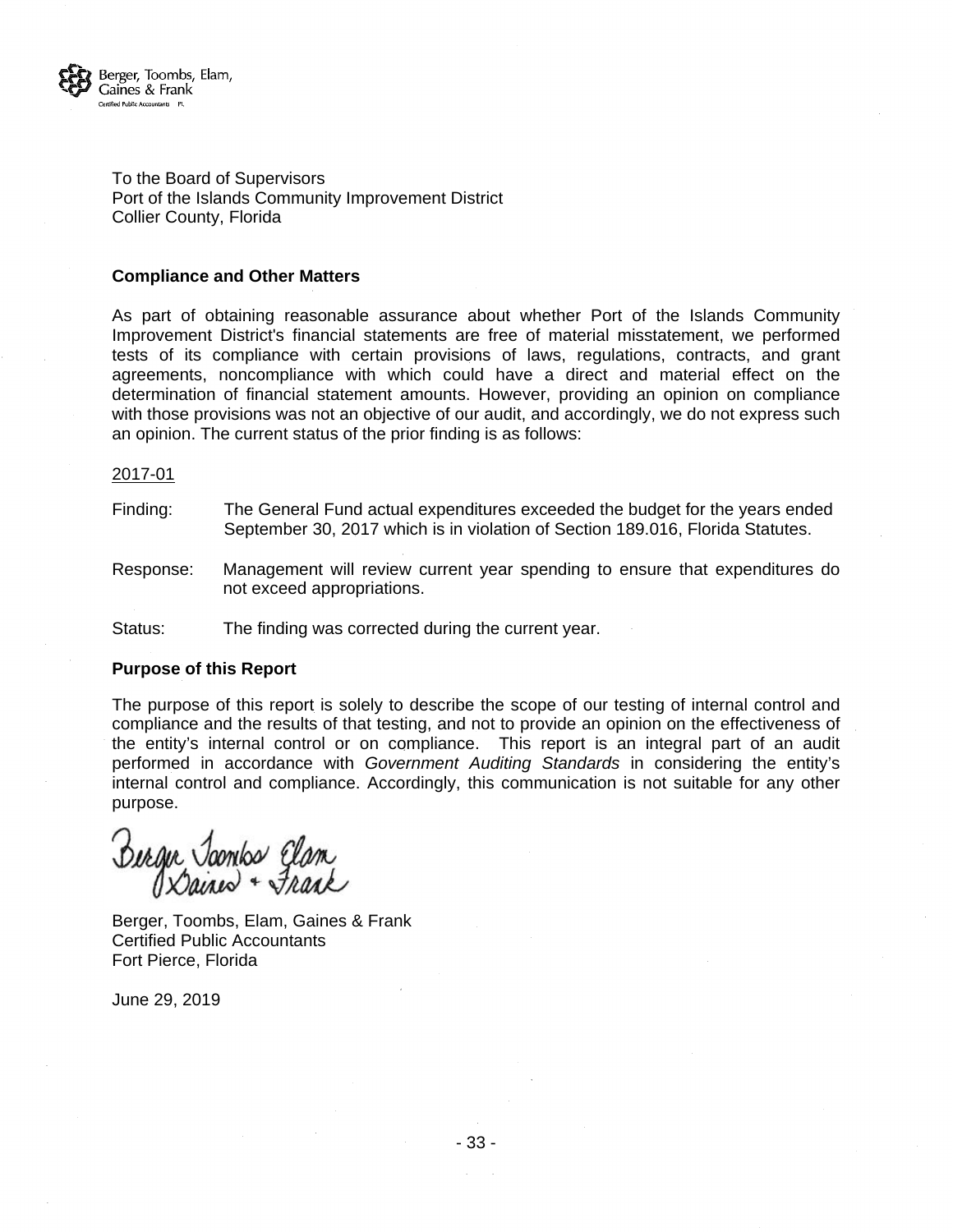

Certified Public Accountants PL

600 Citrus Avenue Suite 200 Fort Pierce, Florida 34950

772/461-6120 // 461-1155 FAX: 772/468-9278

#### **MANAGEMENT LETTER**

To the Board of Supervisors Port of the Islands Community Improvement District Collier County, Florida

#### **Report on the Financial Statements**

We have audited the financial statements of the Port of the Islands Community Improvement District as of and for the year ended September 30, 2018, and have issued our report thereon dated June 29, 2019.

#### **Auditor's Responsibility**

We conducted our audit in accordance with auditing standards generally accepted in the United States; the standards applicable to financial audits contained in *Government Auditing Standards*, issued by the Comptroller General of the United States and Chapter 10.550, Rules of the Florida Auditor General.

#### **Other Reporting Requirements**

We have issued our Independent Auditor's Report on Internal Control over Financial Reporting and on Compliance and Other Matters Based on an Audit of Financial Statements Performed in Accordance with *Government Auditing Standards* and our Independent Auditor's Report on an examination conducted in accordance with AICPA Professionals Standards, AT-C Section 315 regarding compliance requirements in accordance with Chapter 10.550, Rules of the Auditor General. Disclosures in that report, which is dated June 29, 2019, should be considered in conjunction with this Management Letter.

#### **Prior Audit Findings**

Section 10.554(1)(i)1., Rules of the Auditor General, requires that we determine whether or not corrective actions have been taken to address findings and recommendations made in the preceding financial audit report. There were no findings or recommendations in the preceding audit other than noted on page 33.

#### **Financial Condition**

Section 10.554(1)(i)5.a. and 10.556(7), Rules of the Auditor General, requires us to apply appropriate procedures and communicate the results of our determination as to whether or not Port of the Islands Community Improvement District has met one or more of the conditions described in Section 218.503(1), Florida Statutes, and to identify the specific conditions met. In connection with our audit, we determined that the Port of the Islands Community Improvement District did not meet one of the conditions described in Section 218.503(1), Florida Statutes.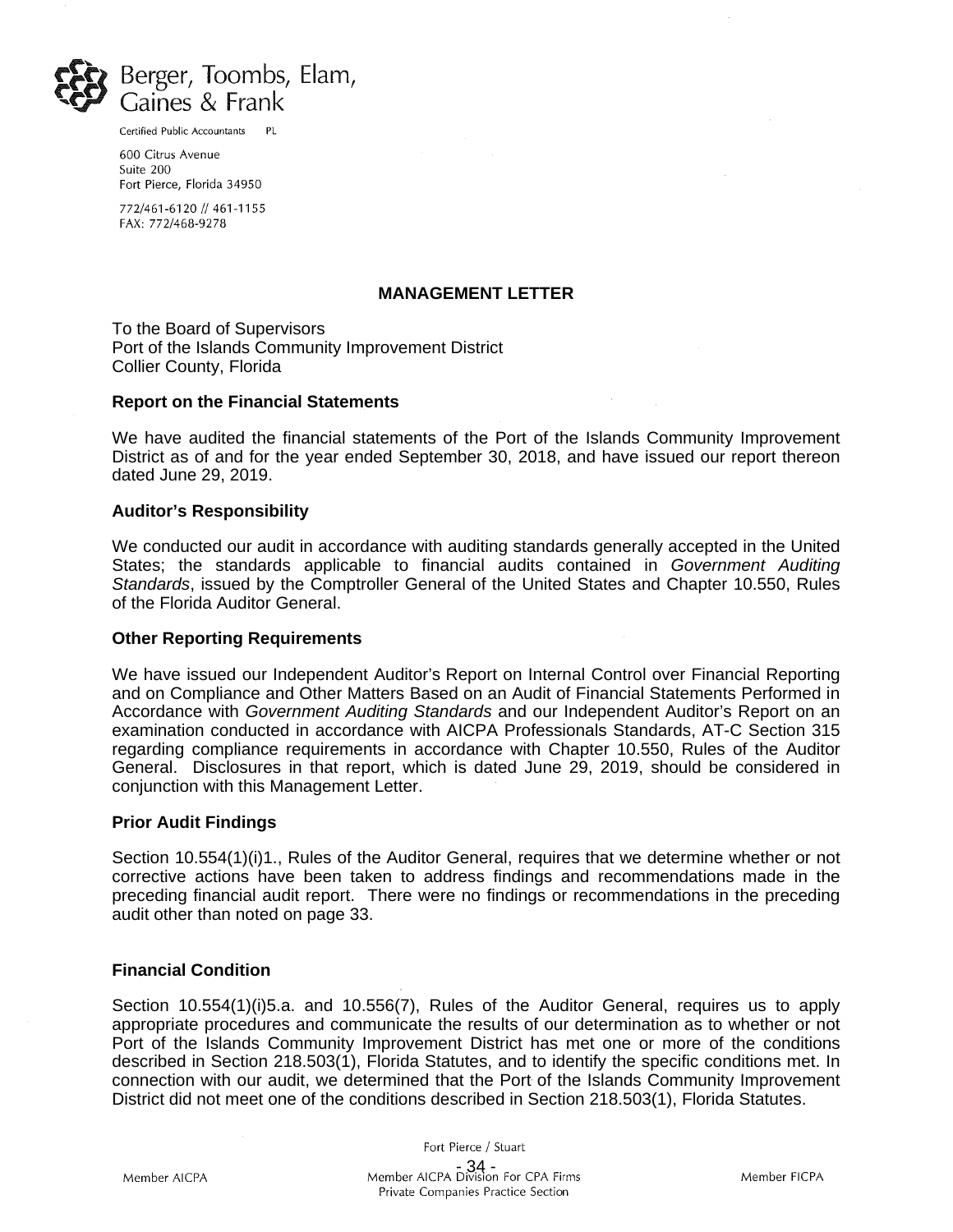

#### To the Board of Supervisors Port of the Islands Community Improvement District

Pursuant to Sections 10.554(1)(i)5.c. and 10.556(8), Rules of the Auditor General, we applied financial conditions assessment procedures as of September 30, 2018 for the Port of the Islands Community Improvement District. It is management's responsibility to monitor the Port of the Islands Community Improvement District's financial condition; our financial condition assessment was based in part on the representations made by management and the review of the financial information provided by the same.

Section 10.554(1)(i)2.. Rules of the Auditor General, requires that we communicate any recommendations to improve financial management. In connection with our audit, we did not have any such recommendations.

#### **Additional Matters**

Section 10.554(1)(i)3., Rules of the Auditor General, requires us to communicate noncompliance with provisions of contracts or grant agreements, or abuse, that have occurred, or are likely to have occurred, that have an effect on the financial statements that is less than material but which warrants the attention of those charged with governance. In connection with our audit, we did not note a finding in the current year. Additionally, the prior year finding was corrected in the current year (see page 33 of this report).

#### **Purpose of this Letter**

Our Management Letter is intended solely for the information and use of the Legislative Auditing Committee, members of the Florida Senate and the Florida House of Representatives, the Florida Auditor General, Federal and other granting agencies, the Board of Supervisors, and applicable management, and is not intended to be and should not be used by anyone other than these specified parties.

Berger Joonbo Clam<br>Saines + Frank

Berger, Toombs, Elam, Gaines & Frank Certified Public Accountants PL Fort Pierce, Florida

June 29, 2019